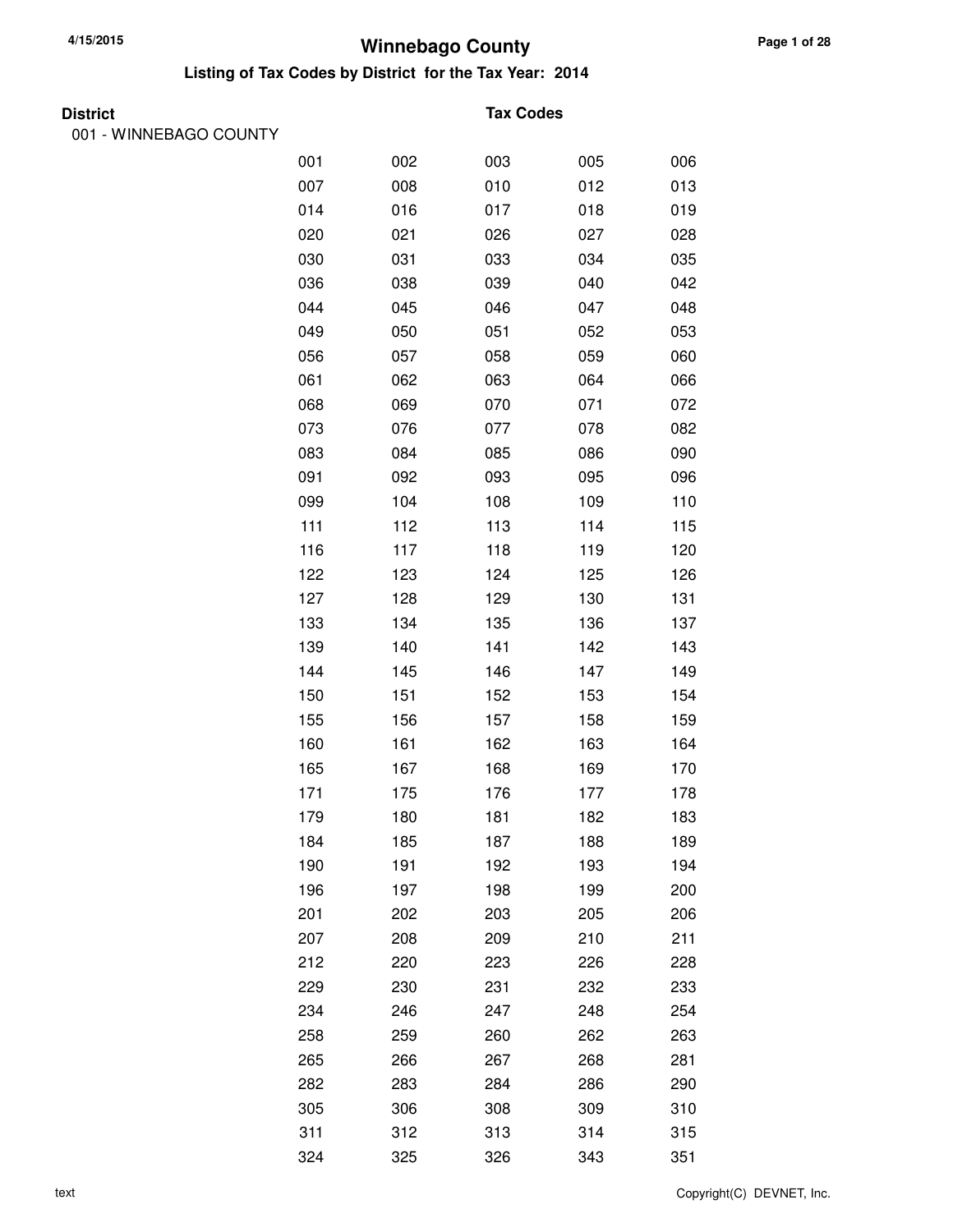**Listing of Tax Codes by District for the Tax Year: 2014**

### **District Tax Codes** 358 360 361 362 363 364 365 366 367 368 369 370 372 373 374 378 379 380 381 382 383 385 386 391 392 393 394 396 397 400 402 403 404 405 406 407 409 410 411 412 413 414 416 417 418 419 420 421 422 423 424 425 426 427 428 429 430 431 432 433 434 435 438 439 440 441 442 443 444 447 448 450 451 452 453 454 455 456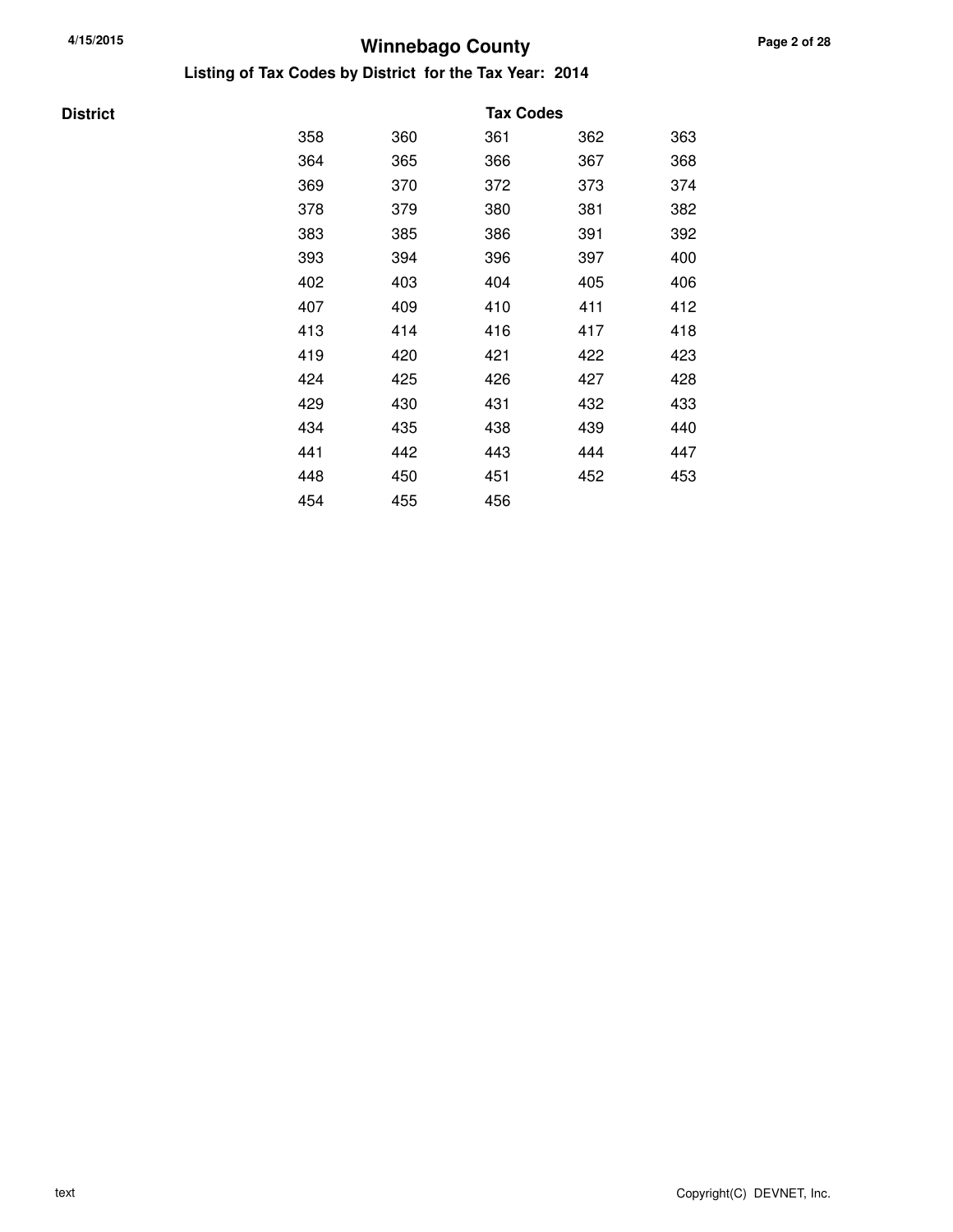**Listing of Tax Codes by District for the Tax Year: 2014**

| M.<br>۰,<br>× |
|---------------|
|---------------|

002 - FOREST PRESERVE

#### **Tax Codes**

| 001 | 002 | 003 | 005 | 006 |
|-----|-----|-----|-----|-----|
| 007 | 008 | 010 | 012 | 013 |
| 014 | 016 | 017 | 018 | 019 |
| 020 | 021 | 026 | 027 | 028 |
| 030 | 031 | 033 | 034 | 035 |
| 036 | 038 | 039 | 040 | 042 |
| 044 | 045 | 046 | 047 | 048 |
| 049 | 050 | 051 | 052 | 053 |
| 056 | 057 | 058 | 059 | 060 |
| 061 | 062 | 063 | 064 | 066 |
| 068 | 069 | 070 | 071 | 072 |
| 073 | 076 | 077 | 078 | 082 |
| 083 | 084 | 085 | 086 | 090 |
| 091 | 092 | 093 | 095 | 096 |
| 099 | 104 | 108 | 109 | 110 |
| 111 | 112 | 113 | 114 | 115 |
| 116 | 117 | 118 | 119 | 120 |
| 122 | 123 | 124 | 125 | 126 |
| 127 | 128 | 129 | 130 | 131 |
| 133 | 134 | 135 | 136 | 137 |
| 139 | 140 | 141 | 142 | 143 |
| 144 | 145 | 146 | 147 | 149 |
| 150 | 151 | 152 | 153 | 154 |
| 155 | 156 | 157 | 158 | 159 |
| 160 | 161 | 162 | 163 | 164 |
| 165 | 167 | 168 | 169 | 170 |
| 171 | 175 | 176 | 177 | 178 |
| 179 | 180 | 181 | 182 | 183 |
| 184 | 185 | 187 | 188 | 189 |
| 190 | 191 | 192 | 193 | 194 |
| 196 | 197 | 198 | 199 | 200 |
| 201 | 202 | 203 | 205 | 206 |
| 207 | 208 | 209 | 210 | 211 |
| 212 | 220 | 223 | 226 | 228 |
| 229 | 230 | 231 | 232 | 233 |
| 234 | 246 | 247 | 248 | 254 |
| 258 | 259 | 260 | 262 | 263 |
| 265 | 266 | 267 | 268 | 281 |
| 282 | 283 | 284 | 286 | 290 |
| 305 | 306 | 308 | 309 | 310 |
| 311 | 312 | 313 | 314 | 315 |
| 324 | 325 | 326 | 343 | 351 |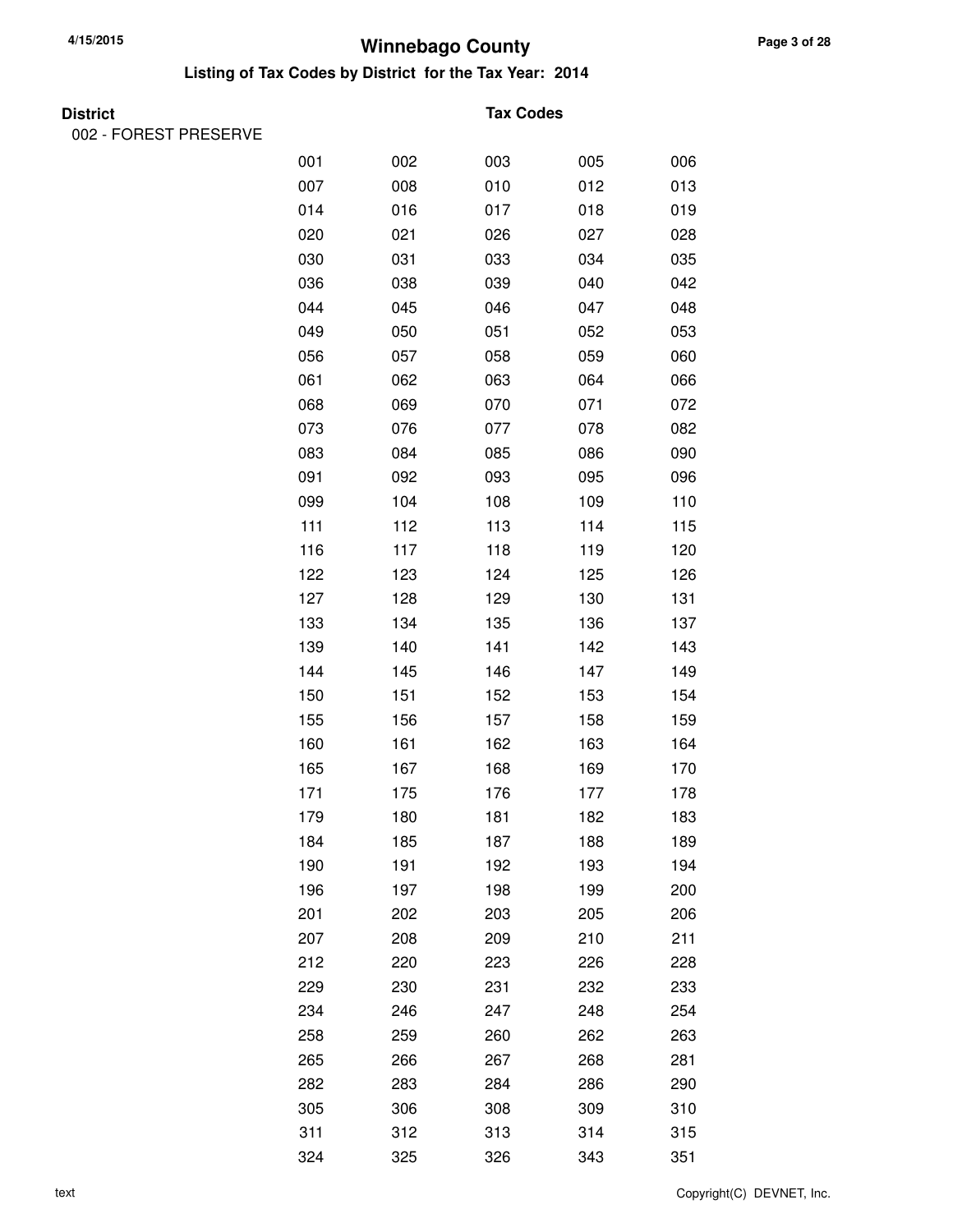| District                     |     |     | <b>Tax Codes</b> |     |     |
|------------------------------|-----|-----|------------------|-----|-----|
|                              | 358 | 360 | 361              | 362 | 363 |
|                              | 364 | 365 | 366              | 367 | 368 |
|                              | 369 | 370 | 372              | 373 | 374 |
|                              | 378 | 379 | 380              | 381 | 382 |
|                              | 383 | 385 | 386              | 391 | 392 |
|                              | 393 | 394 | 396              | 397 | 400 |
|                              | 402 | 403 | 404              | 405 | 406 |
|                              | 407 | 409 | 410              | 411 | 412 |
|                              | 413 | 414 | 416              | 417 | 418 |
|                              | 419 | 420 | 421              | 422 | 423 |
|                              | 424 | 425 | 426              | 427 | 428 |
|                              | 429 | 430 | 431              | 432 | 433 |
|                              | 434 | 435 | 438              | 439 | 440 |
|                              | 441 | 442 | 443              | 444 | 447 |
|                              | 448 | 450 | 451              | 452 | 453 |
|                              | 454 | 455 | 456              |     |     |
| 003 - BURRITT TOWNSHIP       |     |     |                  |     |     |
|                              | 254 | 258 | 259              | 260 | 262 |
|                              | 263 | 265 | 266              | 267 | 268 |
| 004 - CHERRY VALLEY TOWNSHIP |     |     |                  |     |     |
|                              | 110 | 111 | 112              | 113 | 114 |
|                              | 115 | 116 | 119              | 120 | 122 |
|                              | 124 | 125 | 127              | 128 | 129 |
|                              | 343 | 366 | 367              | 383 | 386 |
|                              | 396 | 440 |                  |     |     |
| 005 - DURAND TOWNSHIP        |     |     |                  |     |     |
|                              | 228 | 229 | 230              | 231 | 232 |
|                              | 233 | 234 |                  |     |     |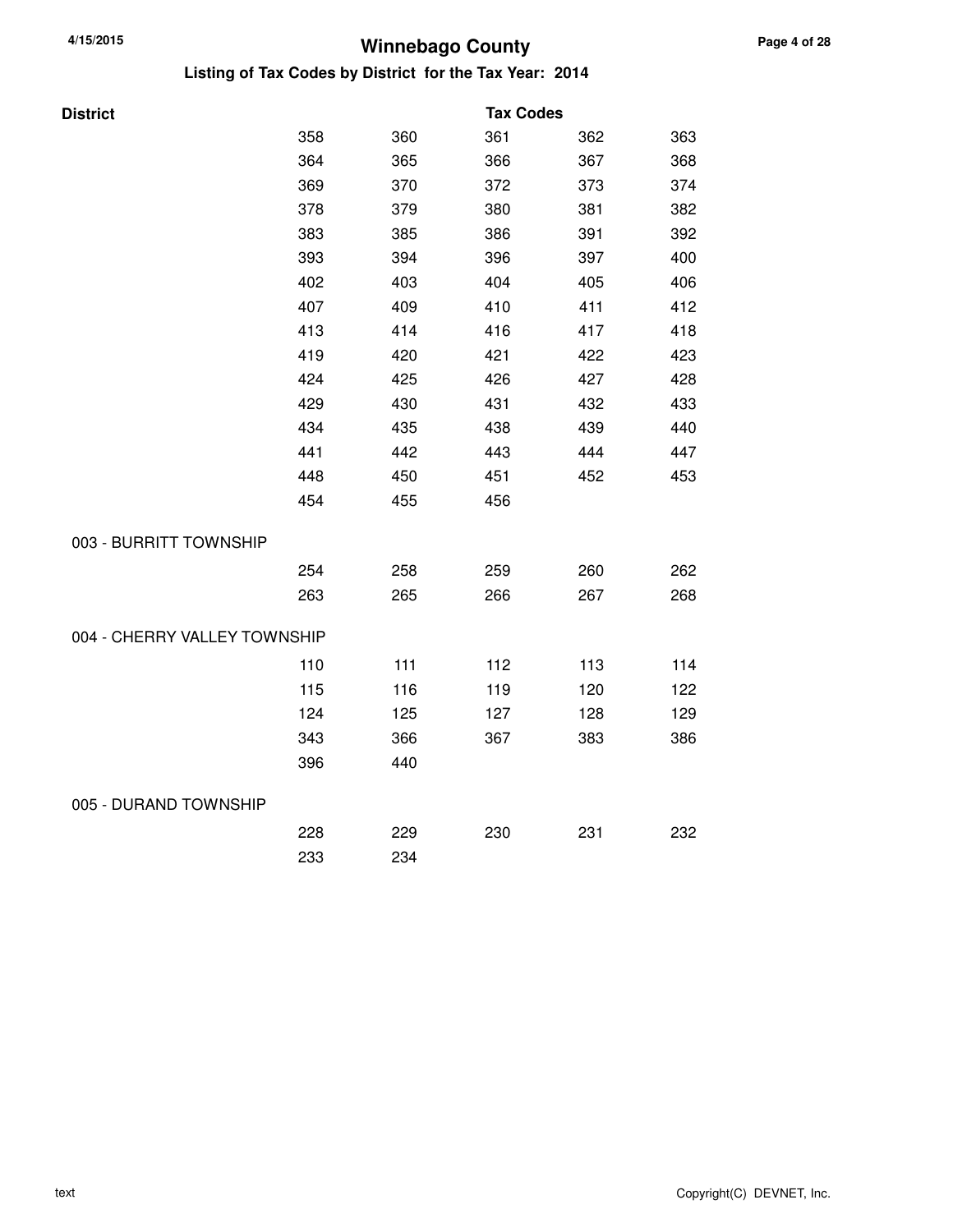| <b>District</b>           |     |     | <b>Tax Codes</b> |     |     |
|---------------------------|-----|-----|------------------|-----|-----|
| 006 - HARLEM TOWNSHIP     |     |     |                  |     |     |
|                           | 006 | 007 | 012              | 019 | 020 |
|                           | 026 | 042 | 045              | 049 | 078 |
|                           | 108 | 109 | 118              | 130 | 133 |
|                           | 134 | 135 | 136              | 137 | 139 |
|                           | 140 | 141 | 142              | 143 | 144 |
|                           | 145 | 147 | 149              | 151 | 152 |
|                           | 153 | 158 | 159              | 160 | 163 |
|                           | 164 | 194 | 208              | 413 | 414 |
|                           | 416 | 427 | 428              | 429 | 430 |
|                           | 431 | 432 | 433              | 434 | 435 |
|                           | 442 | 443 | 444              | 454 |     |
| 007 - HARRISON TOWNSHIP   |     |     |                  |     |     |
|                           | 246 | 247 | 248              |     |     |
| 008 - LAONA TOWNSHIP      |     |     |                  |     |     |
|                           | 212 | 220 |                  |     |     |
| 009 - OWEN TOWNSHIP       |     |     |                  |     |     |
|                           | 046 | 146 | 150              | 154 | 155 |
|                           | 156 | 157 | 161              | 162 | 165 |
|                           | 167 | 168 | 169              | 170 | 171 |
|                           | 200 | 358 | 360              | 361 | 362 |
|                           | 363 | 364 | 365              | 368 | 369 |
| 010 - PECATONICA TOWNSHIP |     |     |                  |     |     |
|                           | 281 | 282 | 283              | 284 | 286 |
|                           | 425 |     |                  |     |     |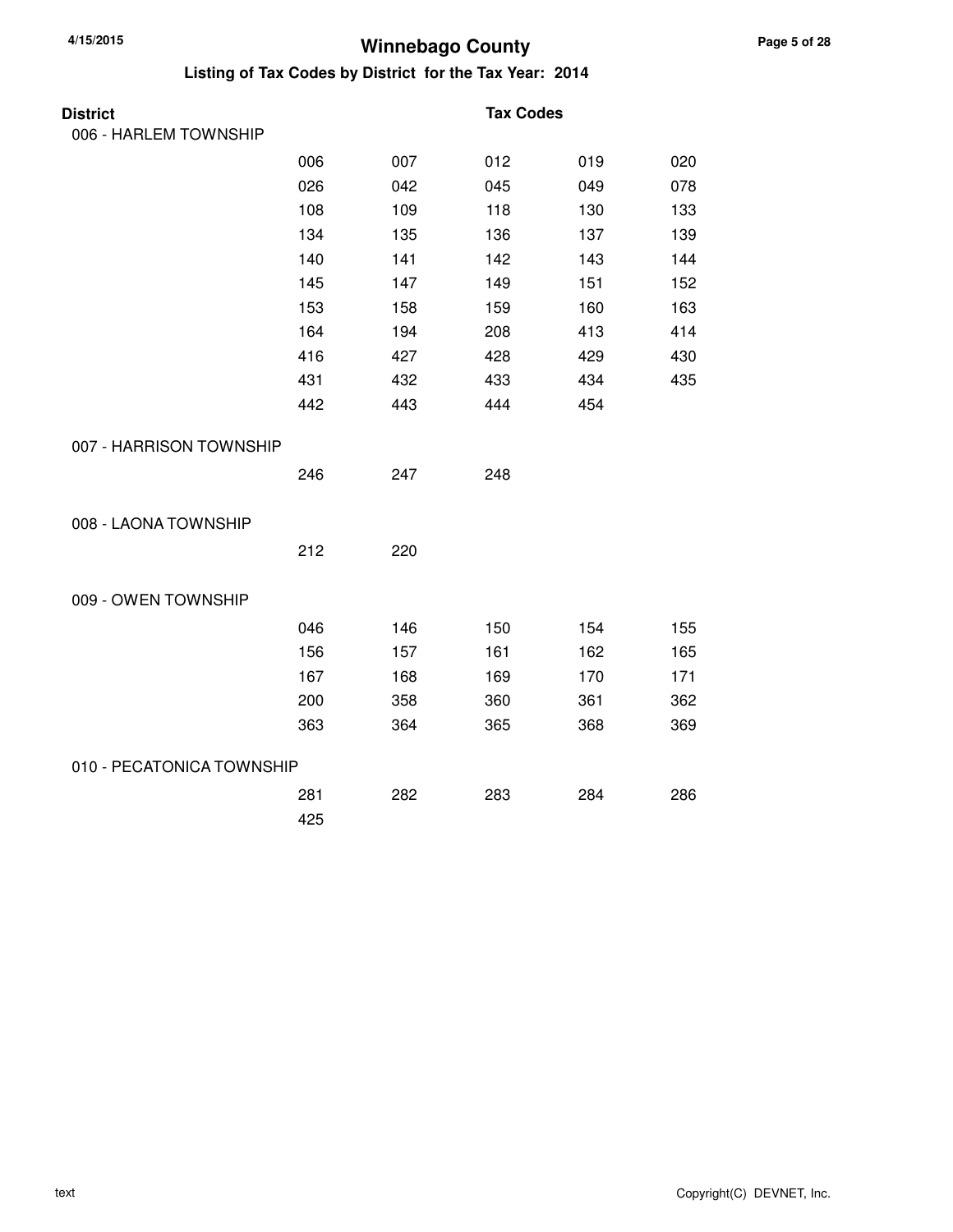**Listing of Tax Codes by District for the Tax Year: 2014**

| Distric |  |
|---------|--|
|         |  |

011 - ROCKFORD TOWNSHIP

#### **Tax Codes**

|                         | 001 | 002 | 003 | 005 | 008 |
|-------------------------|-----|-----|-----|-----|-----|
|                         | 010 | 013 | 014 | 016 | 017 |
|                         | 018 | 021 | 027 | 028 | 030 |
|                         | 031 | 033 | 034 | 035 | 036 |
|                         | 038 | 039 | 040 | 044 | 047 |
|                         | 048 | 050 | 051 | 052 | 053 |
|                         | 056 | 057 | 058 | 059 | 060 |
|                         | 061 | 062 | 063 | 064 | 066 |
|                         | 069 | 070 | 071 | 072 | 073 |
|                         | 076 | 077 | 082 | 083 | 084 |
|                         | 085 | 086 | 090 | 091 | 092 |
|                         | 093 | 095 | 096 | 099 | 104 |
|                         | 117 | 123 | 126 | 131 | 223 |
|                         | 226 | 351 | 370 | 372 | 373 |
|                         | 374 | 378 | 379 | 380 | 381 |
|                         | 382 | 385 | 391 | 392 | 393 |
|                         | 394 | 397 | 400 | 403 | 404 |
|                         | 405 | 406 | 407 | 409 | 410 |
|                         | 411 | 412 | 417 | 418 | 419 |
|                         | 421 | 422 | 423 | 424 | 426 |
|                         | 438 | 439 | 441 | 448 | 450 |
|                         | 451 | 452 | 453 | 455 | 456 |
|                         |     |     |     |     |     |
| 012 - ROCKTON TOWNSHIP  |     |     |     |     |     |
|                         | 190 | 191 | 193 | 197 | 201 |
|                         | 202 | 203 | 205 | 206 | 290 |
|                         | 402 | 420 |     |     |     |
| 013 - ROSCOE TOWNSHIP   |     |     |     |     |     |
|                         | 068 | 175 | 176 | 177 | 178 |
|                         | 179 | 180 | 181 | 182 | 183 |
|                         | 184 | 185 | 187 | 188 | 189 |
|                         | 192 | 196 | 198 | 199 | 207 |
|                         | 209 | 447 |     |     |     |
| 014 - SEWARD TOWNSHIP   |     |     |     |     |     |
|                         | 305 | 306 | 308 | 309 | 310 |
|                         | 311 | 312 | 313 | 314 |     |
|                         |     |     |     |     |     |
| 015 - SHIRLAND TOWNSHIP |     |     |     |     |     |

210 211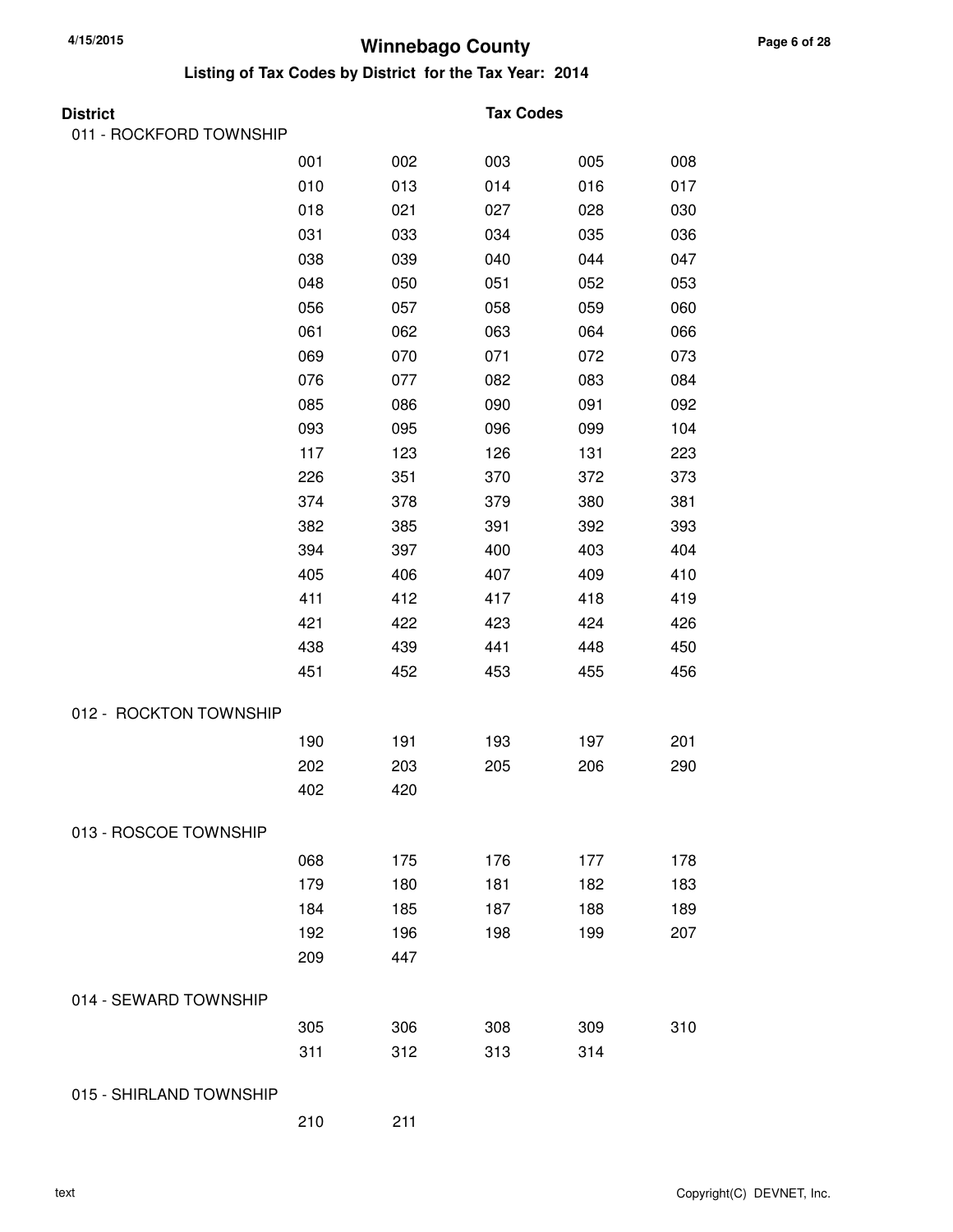| <b>District</b><br>016 - WINNEBAGO TOWNSHIP |     |     | <b>Tax Codes</b> |     |     |
|---------------------------------------------|-----|-----|------------------|-----|-----|
|                                             |     |     |                  |     |     |
|                                             | 315 | 324 | 325              | 326 |     |
| 017 - CHERRY VALLEY VILLAGE                 |     |     |                  |     |     |
|                                             | 072 | 119 | 120              | 124 | 125 |
|                                             | 374 | 378 | 394              | 396 | 397 |
|                                             | 439 | 440 | 452              |     |     |
| 018 - DURAND VILLAGE                        |     |     |                  |     |     |
|                                             | 228 | 229 | 233              |     |     |
| 019 - LOVES PARK CITY                       |     |     |                  |     |     |
|                                             | 002 | 006 | 007              | 008 | 012 |
|                                             | 019 | 020 | 026              | 030 | 035 |
|                                             | 044 | 045 | 070              | 076 | 077 |
|                                             | 078 | 134 | 143              | 409 | 426 |
|                                             | 427 | 428 | 442              | 443 | 444 |
|                                             | 448 | 454 | 456              |     |     |
| 020 - MACHESNEY PARK VILLAGE                |     |     |                  |     |     |
|                                             | 108 | 109 | 118              | 133 | 137 |
|                                             | 139 | 141 | 144              | 152 | 158 |
|                                             | 168 | 183 | 358              | 365 | 368 |
|                                             | 413 | 414 | 416              | 429 | 430 |
|                                             | 433 | 435 |                  |     |     |
| 021 - NEW MILFORD VILLAGE                   |     |     |                  |     |     |
|                                             | 370 | 372 | 373              | 379 | 380 |
|                                             | 385 | 386 | 393              | 441 |     |
| 022 - PECATONICA VILLAGE                    |     |     |                  |     |     |
|                                             | 286 | 425 |                  |     |     |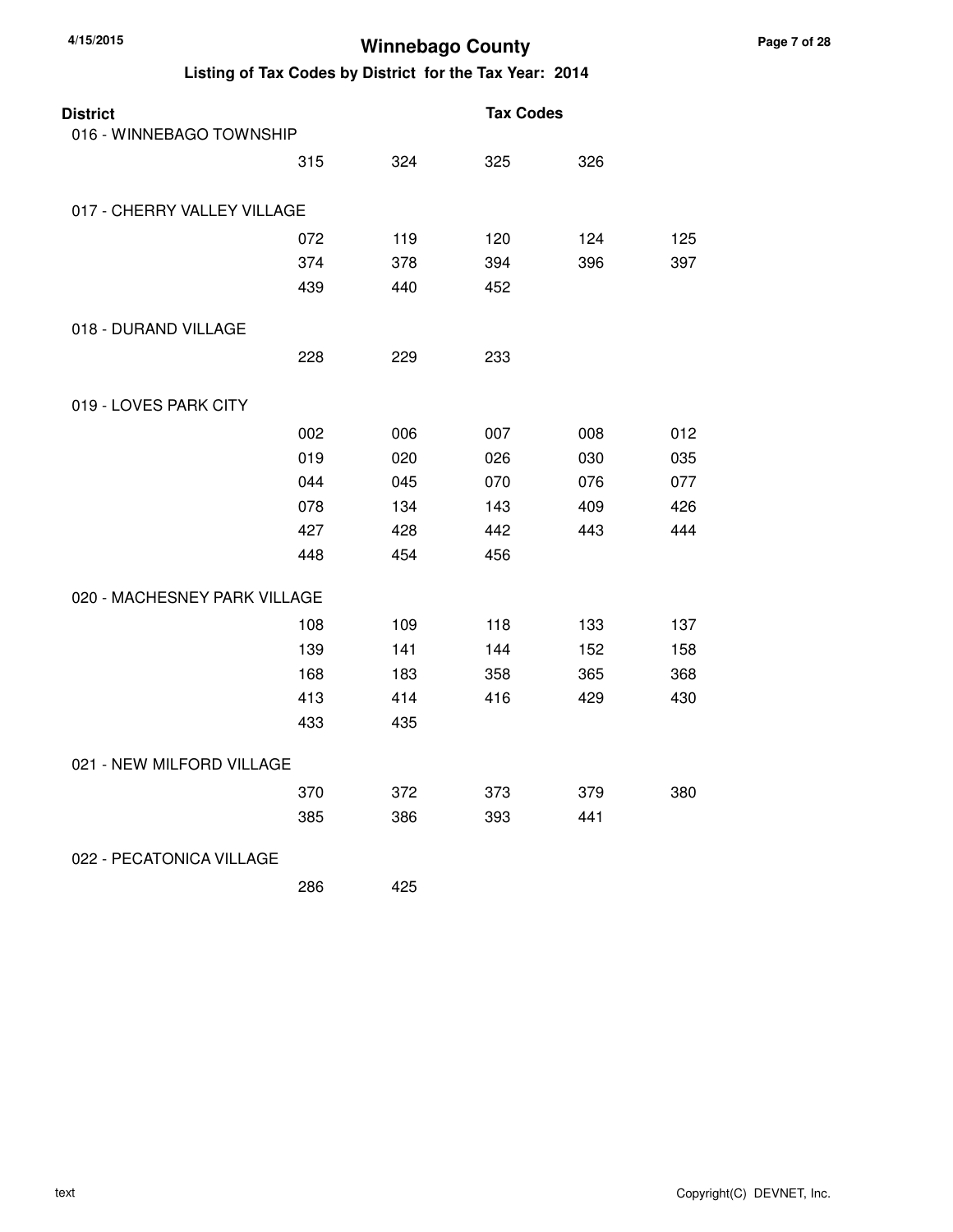| District                 |     |     | <b>Tax Codes</b> |     |     |
|--------------------------|-----|-----|------------------|-----|-----|
| 023 - ROCKFORD CITY      |     |     |                  |     |     |
|                          | 001 | 014 | 021              | 027 | 028 |
|                          | 033 | 034 | 036              | 038 | 039 |
|                          | 046 | 047 | 048              | 056 | 082 |
|                          | 085 | 086 | 112              | 116 | 117 |
|                          | 123 | 126 | 127              | 131 | 146 |
|                          | 154 | 157 | 223              | 226 | 258 |
|                          | 259 | 315 | 361              | 381 | 382 |
|                          | 383 | 391 | 392              | 400 | 403 |
|                          | 404 | 405 | 406              | 407 | 410 |
|                          | 411 | 412 | 417              | 418 | 419 |
|                          | 421 | 422 | 423              | 424 | 450 |
|                          | 451 | 453 | 455              |     |     |
| 024 - ROCKTON VILLAGE    |     |     |                  |     |     |
|                          | 197 | 198 | 199              | 402 | 420 |
| 025 - ROSCOE VILLAGE     |     |     |                  |     |     |
|                          | 049 | 068 | 130              | 149 | 185 |
|                          | 189 | 192 | 200              | 205 | 206 |
|                          | 207 | 209 | 447              |     |     |
| 026 - SOUTH BELOIT CITY  |     |     |                  |     |     |
|                          | 175 | 177 | 190              | 201 | 290 |
| 027 - WINNEBAGO VILLAGE  |     |     |                  |     |     |
|                          | 325 |     |                  |     |     |
| 030 - BLACKHAWK FIRE     |     |     |                  |     |     |
|                          | 064 | 066 | 069              | 071 |     |
|                          |     |     |                  |     |     |
| 031 - CHERRY VALLEY FIRE |     |     |                  |     |     |
|                          | 003 | 005 | 017              | 018 | 072 |
|                          | 110 | 111 | 113              | 114 | 115 |
|                          | 119 | 120 | 122              | 124 | 125 |
|                          | 128 | 129 | 343              | 366 | 367 |
|                          | 374 | 378 | 386              | 396 | 397 |
|                          | 439 | 440 |                  |     |     |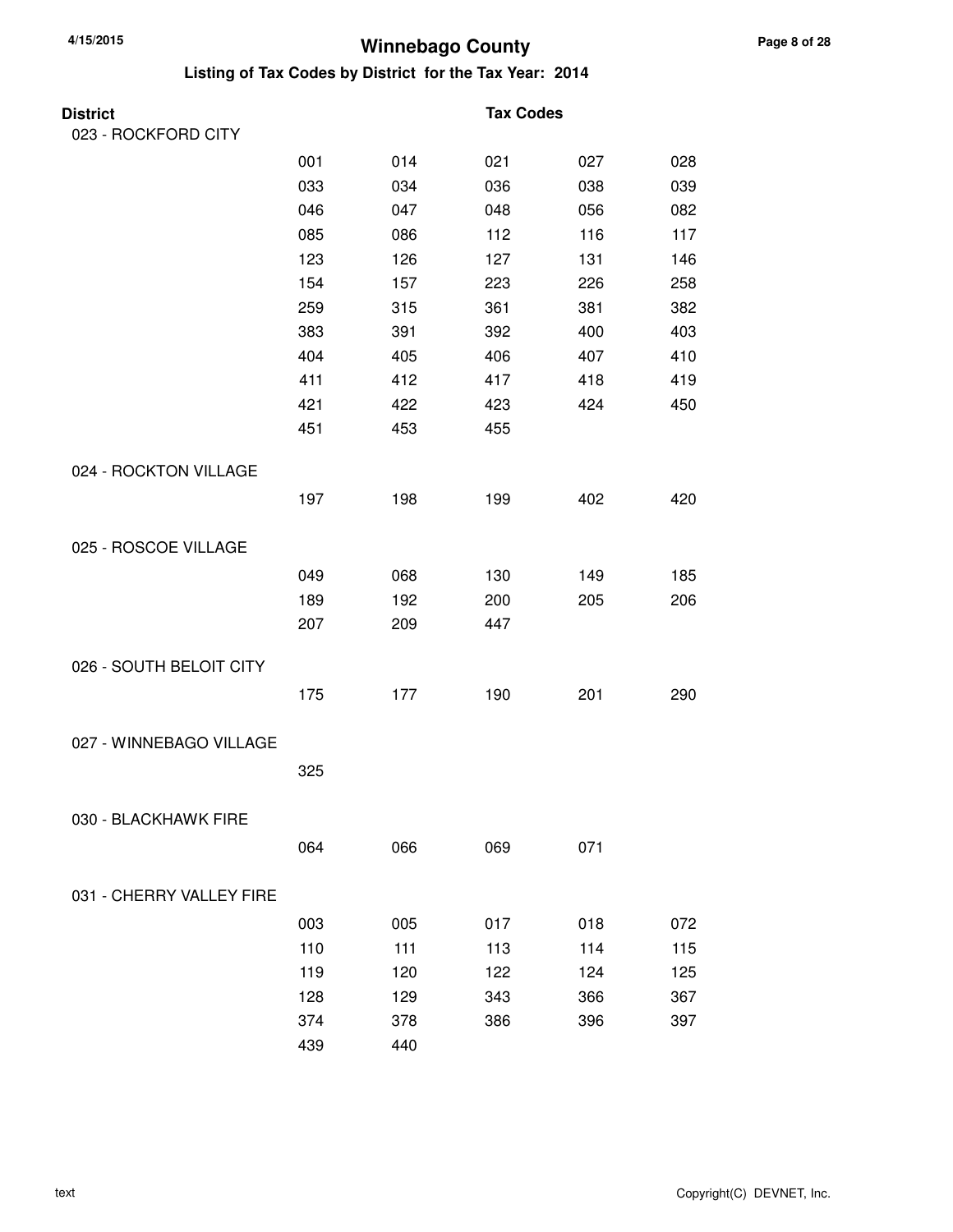| 4/15/2015<br><b>Winnebago County</b> |     |                                                         |                  |     |     |
|--------------------------------------|-----|---------------------------------------------------------|------------------|-----|-----|
|                                      |     | Listing of Tax Codes by District for the Tax Year: 2014 |                  |     |     |
| <b>District</b>                      |     |                                                         | <b>Tax Codes</b> |     |     |
| 033 - FIRE 1                         |     |                                                         |                  |     |     |
|                                      | 211 | 212                                                     | 220              | 228 | 229 |
|                                      | 230 | 231                                                     | 232              | 233 | 234 |
|                                      | 246 | 247                                                     | 248              |     |     |
| 034 - GERMAN VALLEY FIRE             |     |                                                         |                  |     |     |
|                                      | 313 |                                                         |                  |     |     |
| 035 - HARLEM-ROSCOE FIRE             |     |                                                         |                  |     |     |
|                                      | 049 | 068                                                     | 108              | 109 | 118 |
|                                      | 130 | 133                                                     | 135              | 136 | 137 |
|                                      | 141 | 149                                                     | 151              | 152 | 153 |
|                                      | 163 | 179                                                     | 180              | 181 | 182 |
|                                      | 183 | 184                                                     | 185              | 187 | 188 |
|                                      | 189 | 192                                                     | 196              | 198 | 199 |
|                                      | 207 | 208                                                     | 209              | 413 | 414 |
|                                      | 429 | 430                                                     | 431              | 432 | 433 |
|                                      | 434 | 435                                                     | 447              |     |     |
| 036 - NEW MILFORD FIRE               |     |                                                         |                  |     |     |
|                                      | 053 | 092                                                     | 093              | 095 | 096 |
|                                      | 099 | 351                                                     | 370              | 372 | 373 |
|                                      | 379 | 380                                                     | 385              | 393 | 394 |
|                                      | 438 | 441                                                     | 452              |     |     |
| 037 - NORTH PARK FIRE                |     |                                                         |                  |     |     |
|                                      | 010 | 013                                                     | 031              | 040 | 042 |
|                                      | 061 | 139                                                     | 140              | 142 | 144 |
|                                      | 145 | 147                                                     | 158              | 159 | 160 |
|                                      | 164 | 194                                                     | 416              |     |     |
| 038 - NORTHWEST FIRE                 |     |                                                         |                  |     |     |
|                                      | 050 | 051                                                     | 052              | 150 | 156 |
|                                      | 161 | 162                                                     | 167              | 169 | 170 |
|                                      | 171 | 358                                                     | 360              | 362 | 363 |
|                                      | 365 | 368                                                     | 369              |     |     |
| 039 - PECATONICA FIRE                |     |                                                         |                  |     |     |
|                                      | 263 | 267                                                     | 268              | 281 | 282 |
|                                      | 286 | 305                                                     | 308              | 309 | 310 |
|                                      | 312 | 314                                                     | 425              |     |     |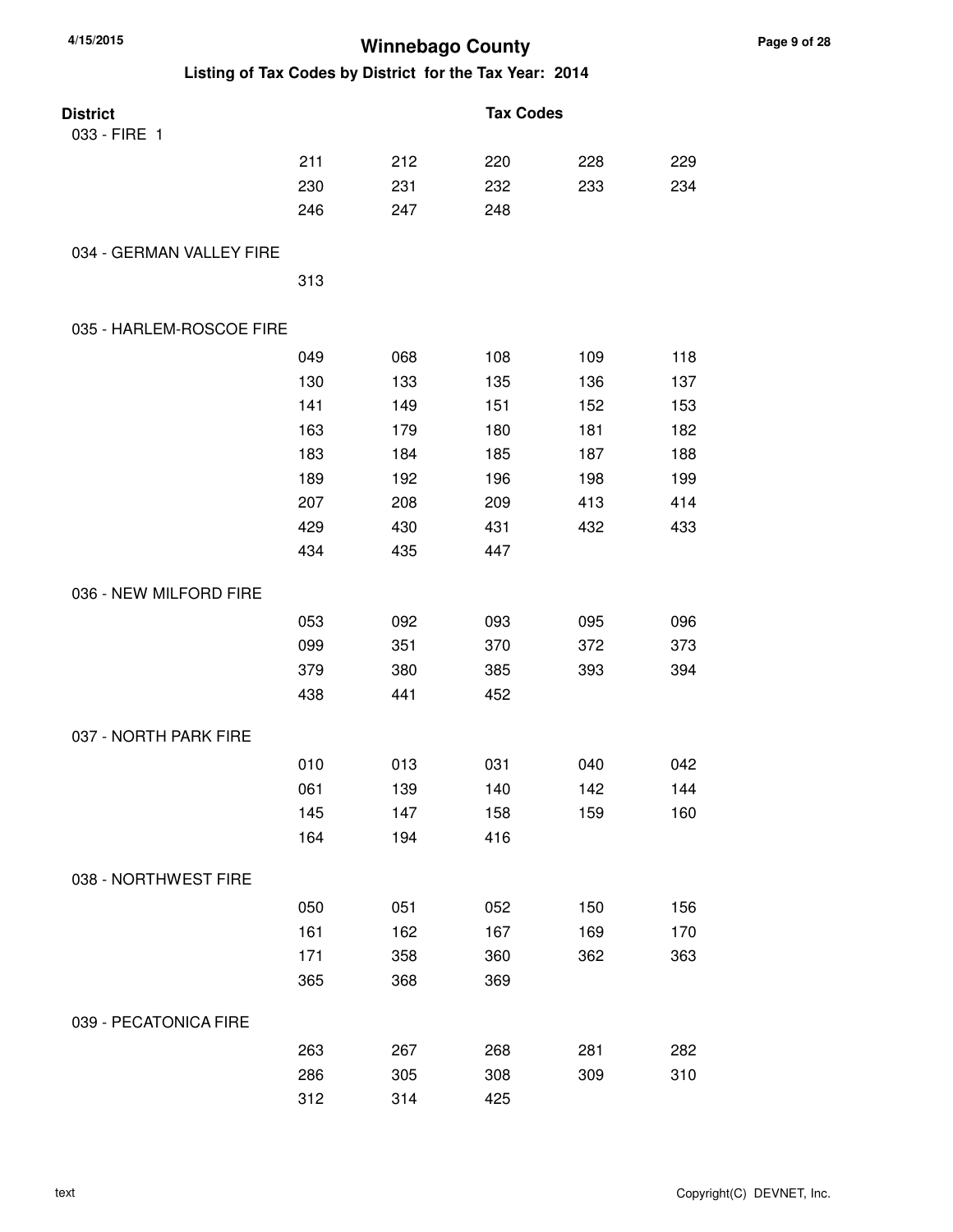| 4/15/2015 |  |
|-----------|--|
|           |  |

### **Winnebago County**

| <b>District</b>          |     |     | <b>Tax Codes</b> |     |     |
|--------------------------|-----|-----|------------------|-----|-----|
| 040 - ROCK RIVER FIRE    |     |     |                  |     |     |
|                          | 084 | 104 |                  |     |     |
| 041 - ROCKTON FIRE       |     |     |                  |     |     |
|                          | 155 | 165 | 168              | 191 | 193 |
|                          | 197 | 200 | 202              | 203 | 205 |
|                          | 206 | 210 | 364              | 402 | 420 |
| 042 - STILLMAN FIRE      |     |     |                  |     |     |
|                          | 090 | 091 |                  |     |     |
| 043 - WEST SUBURBAN FIRE |     |     |                  |     |     |
|                          | 057 | 058 | 059              | 060 | 062 |
|                          | 063 | 073 | 083              |     |     |
| 044 - W B S FIRE         |     |     |                  |     |     |
|                          | 254 | 260 | 262              | 265 | 266 |
|                          | 283 | 284 | 306              | 311 | 324 |
|                          | 325 | 326 |                  |     |     |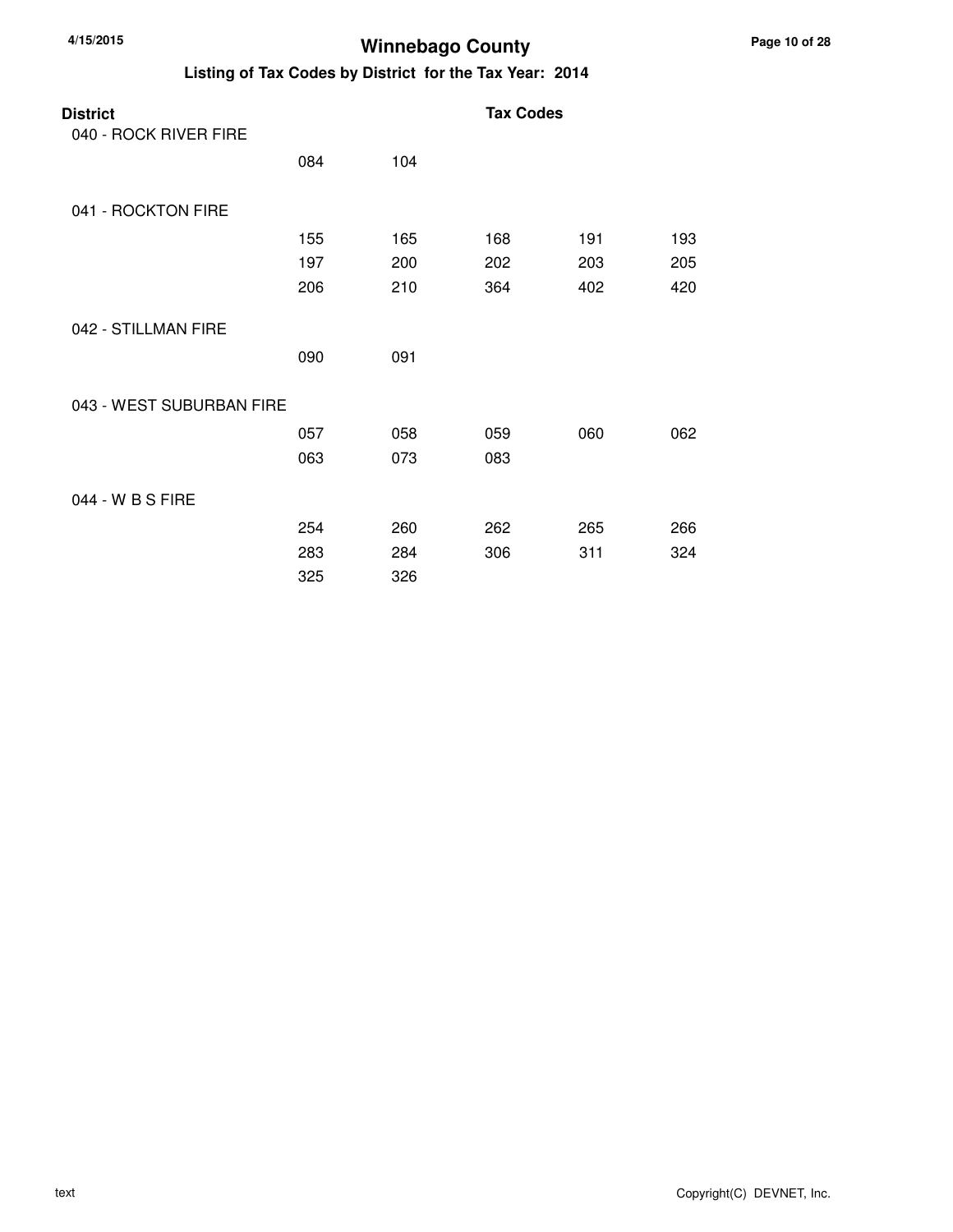| 046 - ROCKFORD PARK DISTRICT  |     |     |     |                  |
|-------------------------------|-----|-----|-----|------------------|
| 001                           | 002 | 003 | 005 | 006              |
| 007                           | 008 | 010 | 013 | 014              |
| 016                           | 017 | 018 | 019 | 020              |
| 021                           | 026 | 027 | 028 | 030              |
| 031                           | 033 | 034 | 035 | 036              |
| 038                           | 039 | 040 | 042 | 044              |
| 046                           | 047 | 048 | 050 | 051              |
| 052                           | 053 | 056 | 057 | 058              |
| 059                           | 060 | 061 | 062 | 063              |
| 064                           | 066 | 069 | 070 | 071              |
| 073                           | 076 | 077 | 078 | 082              |
| 083                           | 084 | 085 | 086 | 096              |
| 099                           | 104 | 113 | 117 | 124              |
| 125                           | 126 | 127 | 128 | 129              |
| 142                           | 146 | 147 | 150 | 151              |
| 152                           | 154 | 158 | 159 | 171              |
| 223                           | 226 | 343 | 370 | 372              |
| 374                           | 378 | 380 | 381 | 382              |
| 383                           | 385 | 386 | 391 | 392              |
| 400                           | 403 | 404 | 405 | 406              |
| 407                           | 409 | 410 | 411 | 412              |
| 417                           | 418 | 419 | 421 | 422              |
| 423                           | 424 | 426 | 427 | 428              |
| 442                           | 444 | 448 | 450 | 451              |
| 453                           | 454 | 455 | 456 |                  |
|                               |     |     |     |                  |
| 281                           | 282 | 283 | 284 | 286              |
| 306                           | 308 | 309 | 312 | 425              |
| 048 - WINNEBAGO PARK DISTRICT |     |     |     |                  |
| 315                           | 324 | 325 | 326 |                  |
| 049 - SEWARD PARK DISTRICT    |     |     |     |                  |
| 305                           | 310 | 311 | 313 | 314              |
|                               |     |     |     |                  |
| 228                           | 233 | 234 |     |                  |
|                               |     |     |     | <b>Tax Codes</b> |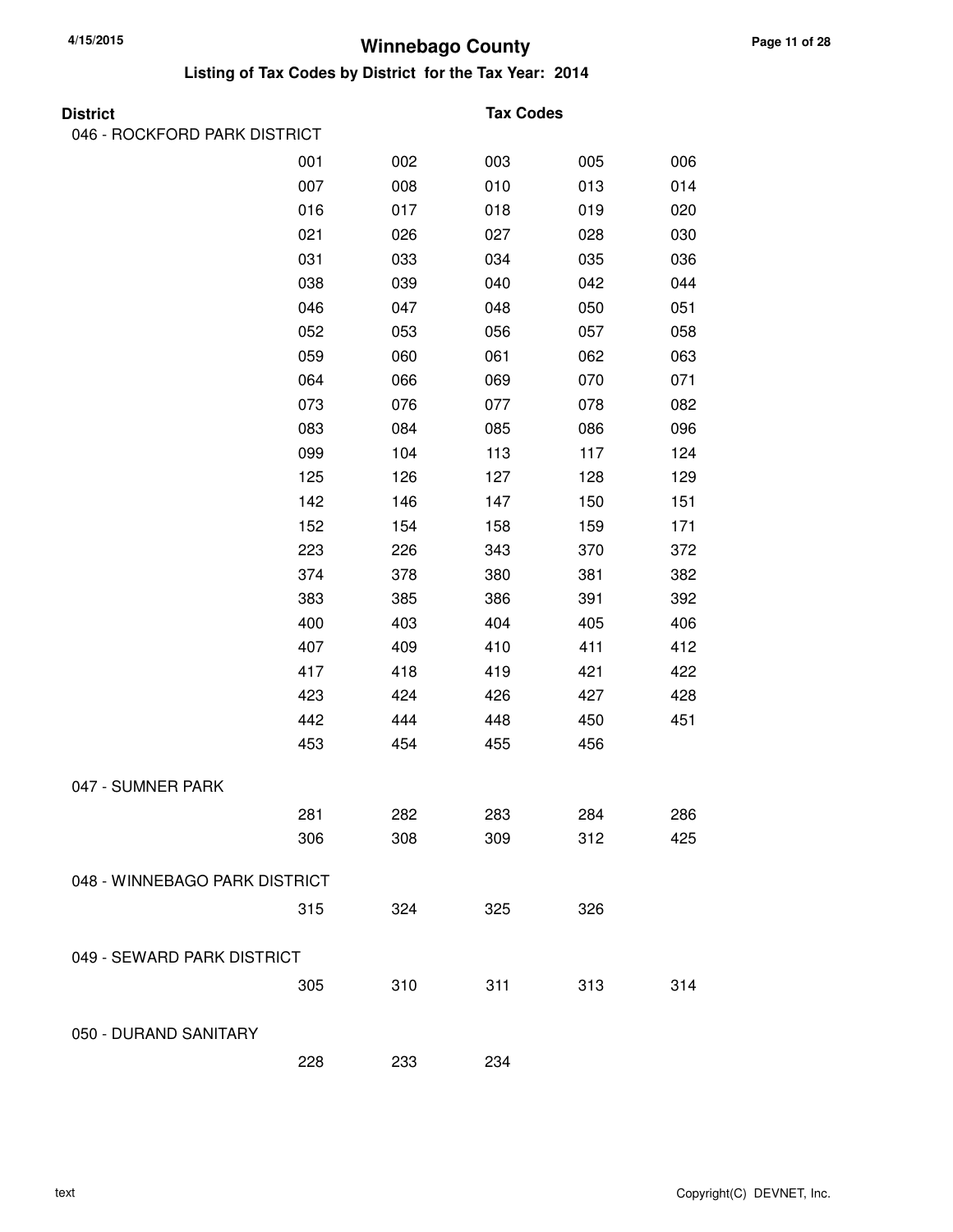**Listing of Tax Codes by District for the Tax Year: 2014**

| <b>Distric</b> |  |
|----------------|--|
|                |  |

#### **Tax Codes**

| 051 - ROCK RIVER WATER REC  |     |     |     |     |     |
|-----------------------------|-----|-----|-----|-----|-----|
|                             | 001 | 002 | 006 | 008 | 010 |
|                             | 013 | 014 | 016 | 017 | 018 |
|                             | 021 | 026 | 027 | 028 | 030 |
|                             | 033 | 034 | 038 | 039 | 042 |
|                             | 045 | 047 | 048 | 049 | 050 |
|                             | 053 | 056 | 057 | 059 | 061 |
|                             | 062 | 066 | 068 | 069 | 070 |
|                             | 077 | 078 | 082 | 083 | 085 |
|                             | 086 | 104 | 109 | 110 | 111 |
|                             | 112 | 113 | 117 | 118 | 119 |
|                             | 123 | 124 | 126 | 127 | 133 |
|                             | 143 | 144 | 146 | 147 | 151 |
|                             | 152 | 153 | 158 | 160 | 170 |
|                             | 171 | 187 | 188 | 189 | 194 |
|                             | 196 | 199 | 200 | 206 | 207 |
|                             | 208 | 209 | 223 | 226 | 343 |
|                             | 361 | 365 | 369 | 372 | 373 |
|                             | 378 | 381 | 385 | 391 | 392 |
|                             | 400 | 403 | 404 | 405 | 406 |
|                             | 407 | 409 | 410 | 412 | 414 |
|                             | 416 | 417 | 418 | 419 | 421 |
|                             | 422 | 423 | 424 | 426 | 428 |
|                             | 430 | 431 | 433 | 434 | 435 |
|                             | 442 | 444 | 448 | 450 | 451 |
|                             | 455 | 456 |     |     |     |
| 052 - PRESTON & CENTRAL TIF |     |     |     |     |     |
|                             | 126 |     |     |     |     |
|                             |     |     |     |     |     |
| 053 - SEWARD SANITARY       |     |     |     |     |     |
|                             | 314 |     |     |     |     |
| 054 - CHERRY VALLEY LIBRARY |     |     |     |     |     |
|                             |     |     |     |     |     |
|                             | 003 | 017 | 072 | 095 | 096 |
|                             | 110 | 113 | 114 | 119 | 120 |
|                             | 122 | 124 | 125 | 129 | 366 |
|                             | 367 | 370 | 372 | 374 | 378 |

386 393 394 396 438

439 440 441 452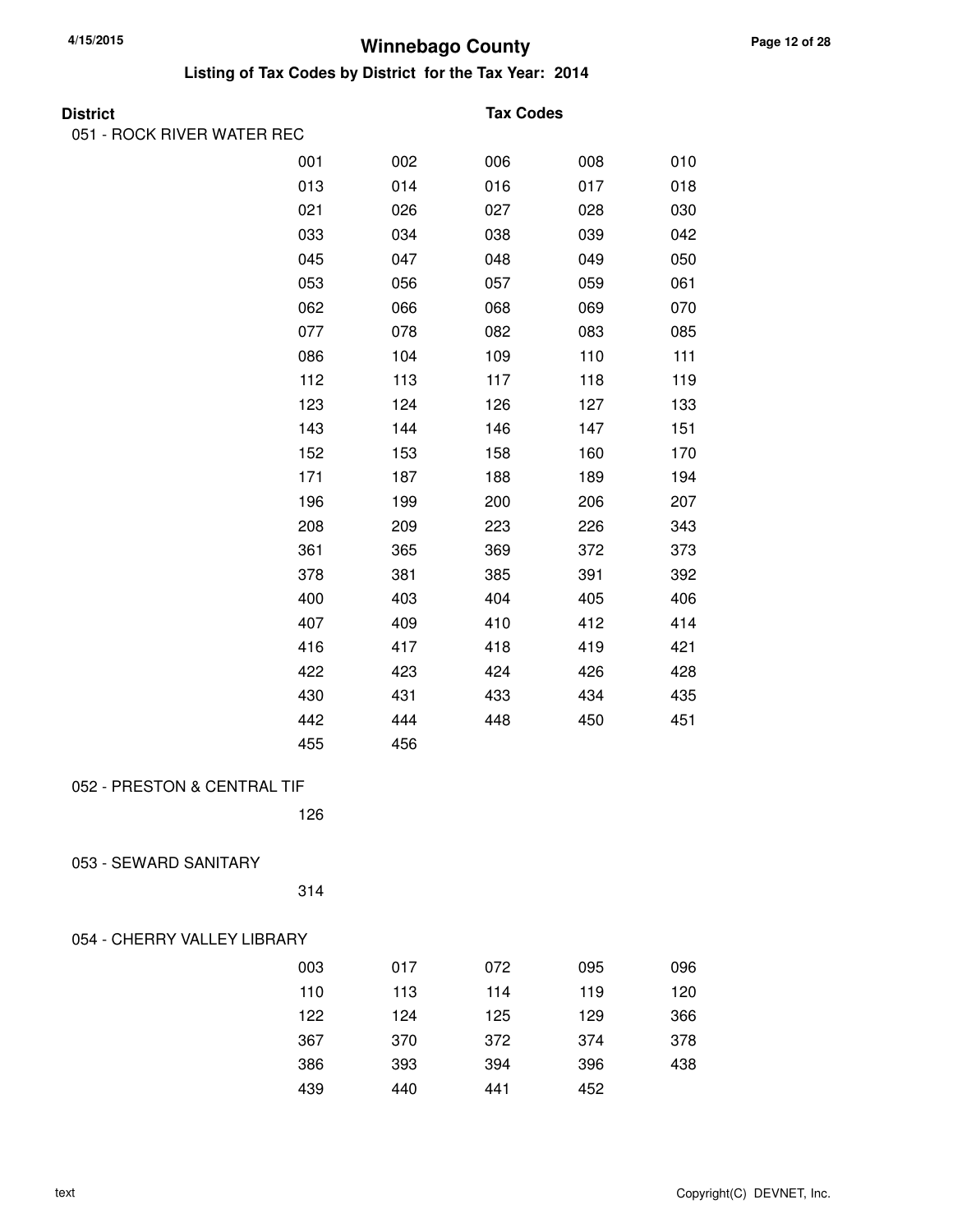| District                     |     |     | <b>Tax Codes</b> |     |     |
|------------------------------|-----|-----|------------------|-----|-----|
| 055 - NORTH SUBURBAN LIBRARY |     |     |                  |     |     |
|                              | 002 | 006 | 007              | 008 | 010 |
|                              | 012 | 020 | 026              | 035 | 040 |
|                              | 042 | 044 | 045              | 049 | 061 |
|                              | 068 | 070 | 076              | 108 | 109 |
|                              | 118 | 130 | 133              | 134 | 135 |
|                              | 136 | 137 | 139              | 141 | 142 |
|                              | 143 | 144 | 145              | 147 | 149 |
|                              | 151 | 152 | 153              | 158 | 159 |
|                              | 160 | 163 | 164              | 169 | 176 |
|                              | 178 | 179 | 180              | 181 | 184 |
|                              | 185 | 187 | 188              | 189 | 192 |
|                              | 194 | 198 | 199              | 200 | 208 |
|                              | 209 | 358 | 365              | 368 | 369 |
|                              | 409 | 413 | 414              | 416 | 426 |
|                              | 427 | 428 | 429              | 430 | 431 |
|                              | 432 | 433 | 434              | 435 | 442 |
|                              | 443 | 444 | 447              | 448 | 454 |
|                              | 456 |     |                  |     |     |
| 056 - PECATONICA LIBRARY     |     |     |                  |     |     |
|                              | 231 | 232 | 265              | 266 | 267 |
|                              | 268 | 281 | 282              | 283 | 284 |
|                              | 286 | 305 | 309              | 312 | 425 |
| 057 - TALCOTT FREE LIBRARY   |     |     |                  |     |     |
|                              | 191 | 193 | 197              | 202 | 203 |
|                              | 205 | 206 | 402              | 420 |     |
| 058 - WINNEBAGO LIBRARY      |     |     |                  |     |     |
|                              | 052 | 063 | 069              | 071 | 073 |
|                              | 162 | 248 | 254              | 260 | 263 |
|                              | 306 | 308 | 310              | 311 | 313 |
|                              | 314 | 324 | 325              | 326 | 363 |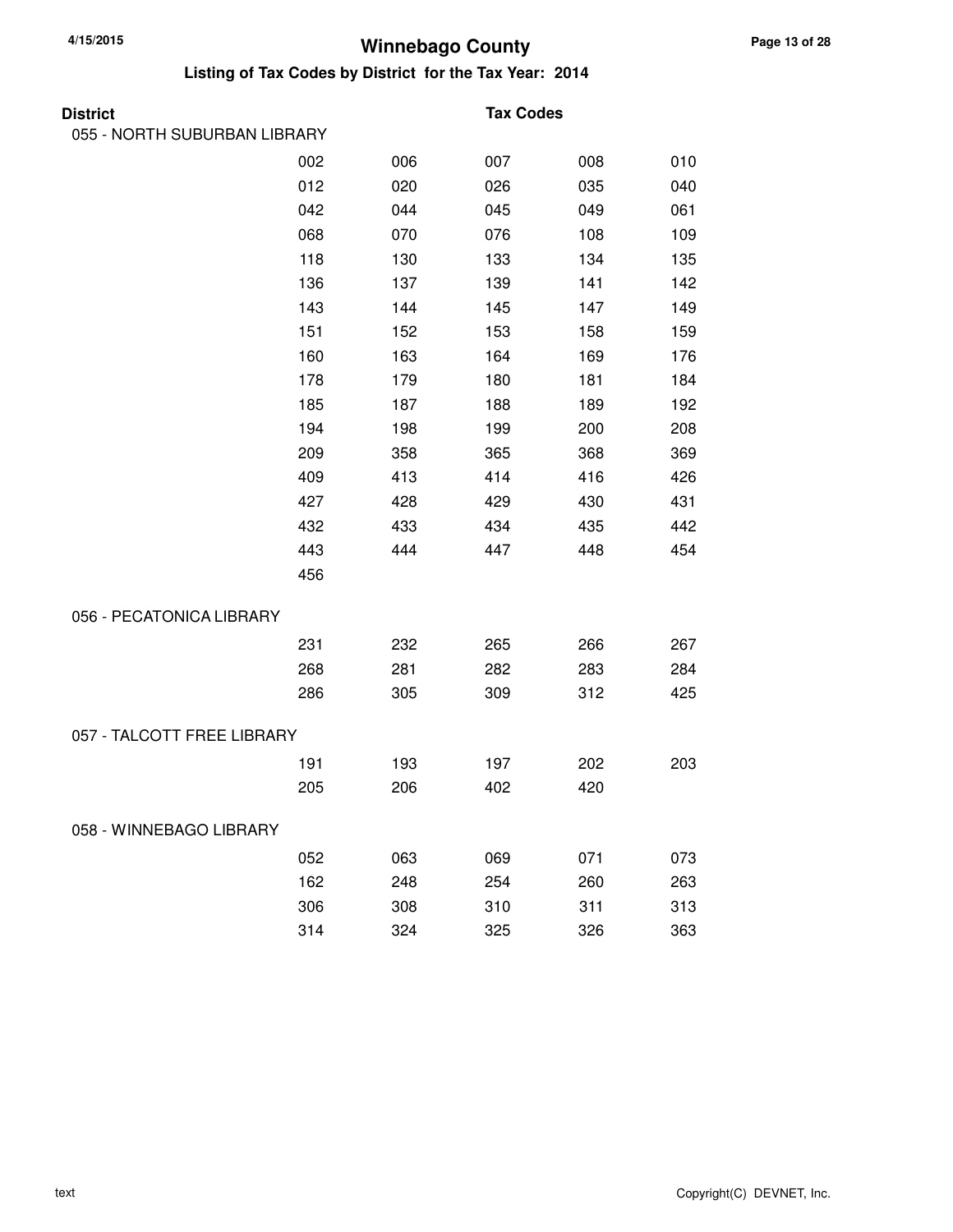## **Winnebago County 4/15/2015**

| <b>District</b>             |     |     | <b>Tax Codes</b> |     |     |
|-----------------------------|-----|-----|------------------|-----|-----|
| 059 - ROCKFORD CITY LIBRARY |     |     |                  |     |     |
|                             | 001 | 014 | 021              | 027 | 028 |
|                             | 033 | 034 | 036              | 038 | 039 |
|                             | 046 | 047 | 048              | 056 | 082 |
|                             | 085 | 086 | 112              | 116 | 117 |
|                             | 123 | 126 | 127              | 131 | 146 |
|                             | 154 | 157 | 223              | 226 | 258 |
|                             | 259 | 315 | 361              | 381 | 382 |
|                             | 383 | 391 | 392              | 400 | 403 |
|                             | 404 | 405 | 406              | 407 | 410 |
|                             | 411 | 412 | 417              | 418 | 419 |
|                             | 421 | 422 | 423              | 424 | 450 |
|                             | 451 | 453 | 455              |     |     |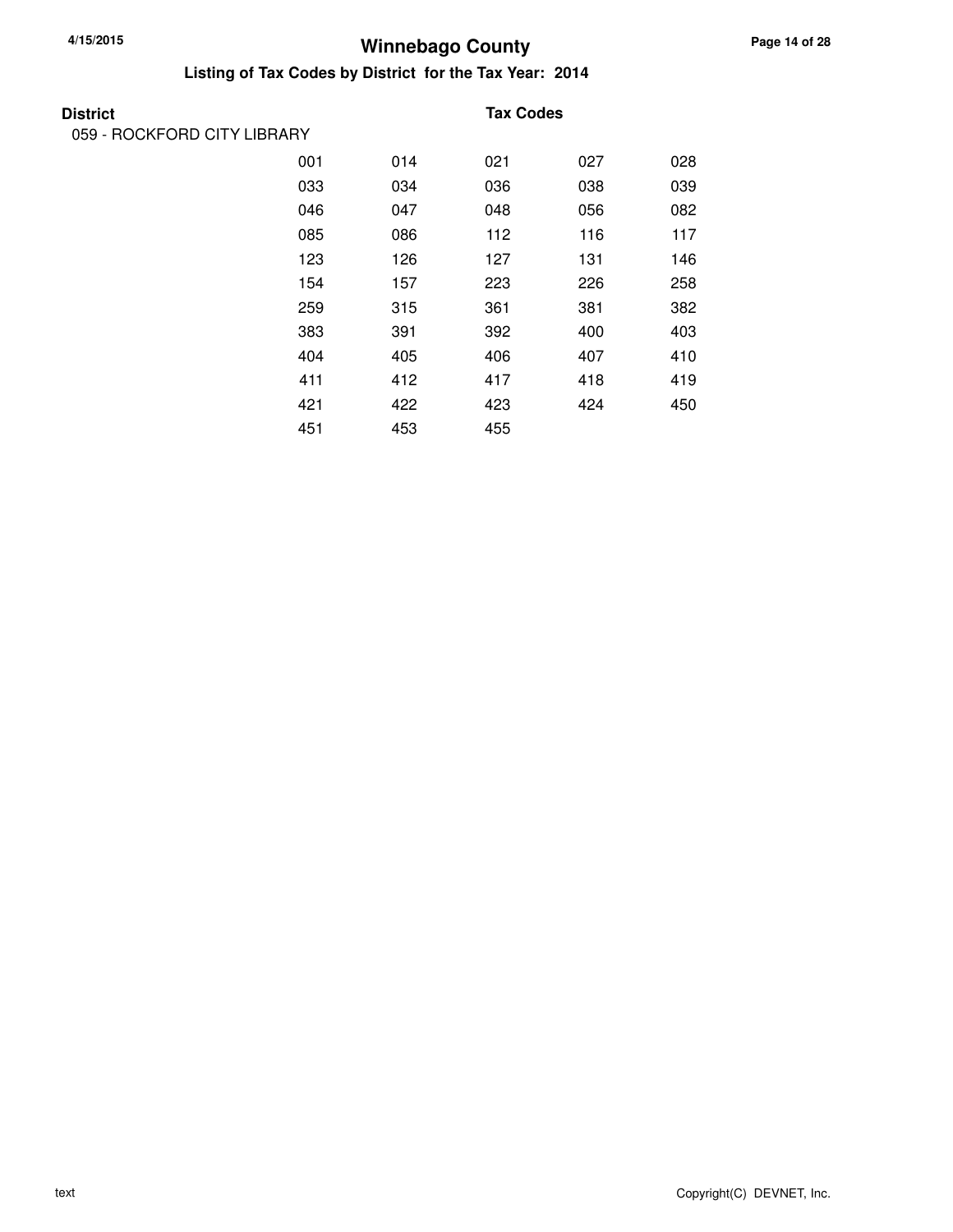**Listing of Tax Codes by District for the Tax Year: 2014**

| . r<br>r<br>۰.<br>н<br>п.<br>٠ |
|--------------------------------|
|--------------------------------|

060 - GREATER RKFD AIRPORT

#### **Tax Codes**

| 001 | 002 | 003 | 005 | 006 |
|-----|-----|-----|-----|-----|
| 007 | 008 | 010 | 012 | 013 |
| 014 | 016 | 017 | 018 | 019 |
| 020 | 021 | 026 | 027 | 028 |
| 030 | 031 | 033 | 034 | 035 |
| 036 | 038 | 039 | 040 | 042 |
| 044 | 045 | 047 | 048 | 049 |
| 050 | 051 | 052 | 053 | 056 |
| 057 | 058 | 059 | 060 | 061 |
| 062 | 063 | 064 | 066 | 069 |
| 070 | 071 | 072 | 073 | 076 |
| 077 | 078 | 082 | 083 | 084 |
| 085 | 090 | 091 | 092 | 093 |
| 095 | 096 | 099 | 104 | 108 |
| 109 | 110 | 111 | 112 | 113 |
| 114 | 115 | 116 | 117 | 118 |
| 119 | 120 | 122 | 123 | 124 |
| 125 | 126 | 127 | 128 | 129 |
| 130 | 131 | 133 | 134 | 135 |
| 136 | 137 | 139 | 140 | 141 |
| 142 | 143 | 144 | 145 | 146 |
| 147 | 149 | 150 | 151 | 152 |
| 153 | 154 | 155 | 156 | 157 |
| 158 | 159 | 160 | 161 | 162 |
| 163 | 164 | 165 | 168 | 169 |
| 170 | 171 | 194 | 200 | 208 |
| 223 | 226 | 343 | 351 | 358 |
| 361 | 365 | 368 | 369 | 370 |
| 372 | 373 | 374 | 378 | 379 |
| 380 | 381 | 382 | 383 | 385 |
| 386 | 391 | 392 | 393 | 394 |
| 397 | 400 | 403 | 404 | 405 |
| 406 | 407 | 409 | 410 | 411 |
| 412 | 413 | 414 | 416 | 417 |
| 418 | 419 | 421 | 422 | 423 |
| 424 | 426 | 427 | 428 | 429 |
| 430 | 431 | 432 | 433 | 434 |
| 435 | 438 | 439 | 440 | 441 |
| 442 | 443 | 444 | 448 | 450 |
| 451 | 452 | 453 | 454 | 455 |
| 456 |     |     |     |     |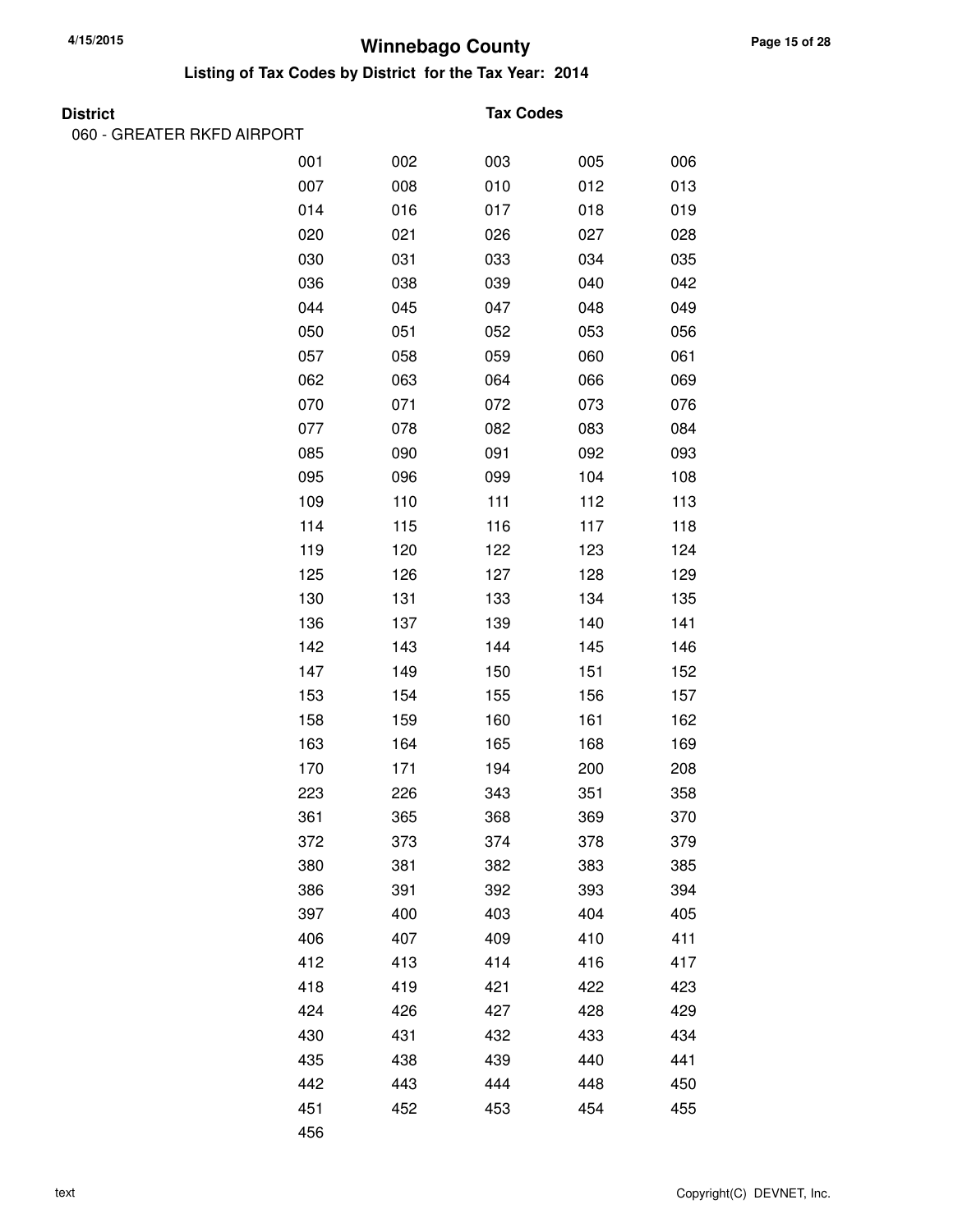| <b>District</b>                    |     |     | <b>Tax Codes</b> |     |     |
|------------------------------------|-----|-----|------------------|-----|-----|
| 061 - SOUTH BELOIT CITY LIBRARY    |     |     |                  |     |     |
|                                    | 175 | 177 | 190              | 201 | 290 |
|                                    |     |     |                  |     |     |
| 062 - RKFD - WINN DRAINAGE         |     |     |                  |     |     |
|                                    | 060 | 062 | 073              | 254 | 315 |
|                                    | 324 |     |                  |     |     |
|                                    |     |     |                  |     |     |
| 063 - WESTSIDE TIF #2              |     |     |                  |     |     |
|                                    | 082 |     |                  |     |     |
| 064 - LINCOLN-ACRES STREET LIGHT   |     |     |                  |     |     |
|                                    |     |     |                  |     |     |
|                                    | 083 |     |                  |     |     |
| 065 - WASHINGTON PARK STREET LIGHT |     |     |                  |     |     |
|                                    |     |     |                  |     |     |
|                                    | 059 |     |                  |     |     |
| 066 - EAST STATE & ALPINE TIF      |     |     |                  |     |     |
|                                    |     |     |                  |     |     |
|                                    | 117 |     |                  |     |     |
| 067 - WEST STATE & CENTRAL TIF     |     |     |                  |     |     |
|                                    | 085 |     |                  |     |     |
|                                    |     |     |                  |     |     |
| 068 - WEST STATE & KILBURN TIF     |     |     |                  |     |     |
|                                    | 226 |     |                  |     |     |
|                                    |     |     |                  |     |     |
| 070 - HARLEM SCHOOL DIST 122       |     |     |                  |     |     |
|                                    | 002 | 006 | 007              | 010 | 019 |
|                                    | 021 | 035 | 049              | 118 | 133 |
|                                    | 134 | 137 | 139              | 141 | 142 |
|                                    | 143 | 144 | 147              | 149 | 151 |
|                                    | 152 | 153 | 158              | 160 | 163 |
|                                    | 164 | 409 | 413              | 414 | 416 |
|                                    | 433 | 434 | 435              | 442 | 456 |
|                                    |     |     |                  |     |     |
| 071 - KINNIKINNICK SD #131         |     |     |                  |     |     |
|                                    | 136 | 181 | 185              | 187 | 189 |
|                                    | 198 | 199 | 203              | 205 | 206 |
|                                    | 447 |     |                  |     |     |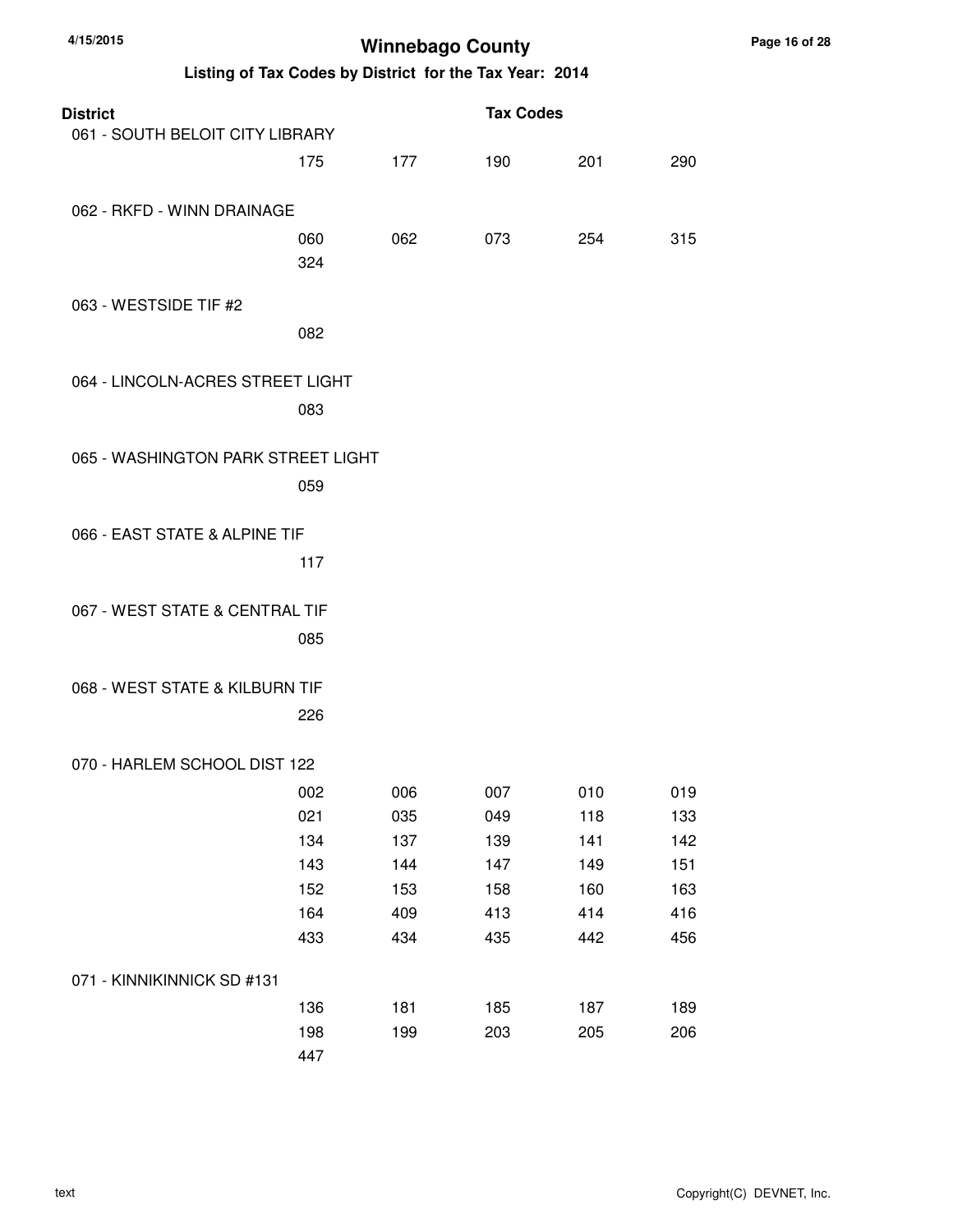| 4/15/2015       | Listing of Tax Codes by District for the Tax Year: 2014 |     | <b>Winnebago County</b> |     |     |
|-----------------|---------------------------------------------------------|-----|-------------------------|-----|-----|
| <b>District</b> | 072 - PRAIRIE HILL SCH DIST 133                         |     | <b>Tax Codes</b>        |     |     |
|                 | 068<br>192                                              | 175 | 176                     | 180 | 188 |
|                 | 073 - SHIRLAND SCHOOL DIST 134                          |     |                         |     |     |
|                 | 193                                                     | 210 | 211                     | 212 |     |
|                 | 074 - ROCKTON SCHOOL DIST 140                           |     |                         |     |     |
|                 | 161                                                     | 165 | 168                     | 182 | 183 |
|                 | 196                                                     | 197 | 200                     | 201 | 202 |
|                 | 207                                                     | 209 | 247                     | 362 | 364 |
|                 | 402                                                     | 420 |                         |     |     |

#### 075 - NORTH BOONE SD #200

184

**Page 17 of 28**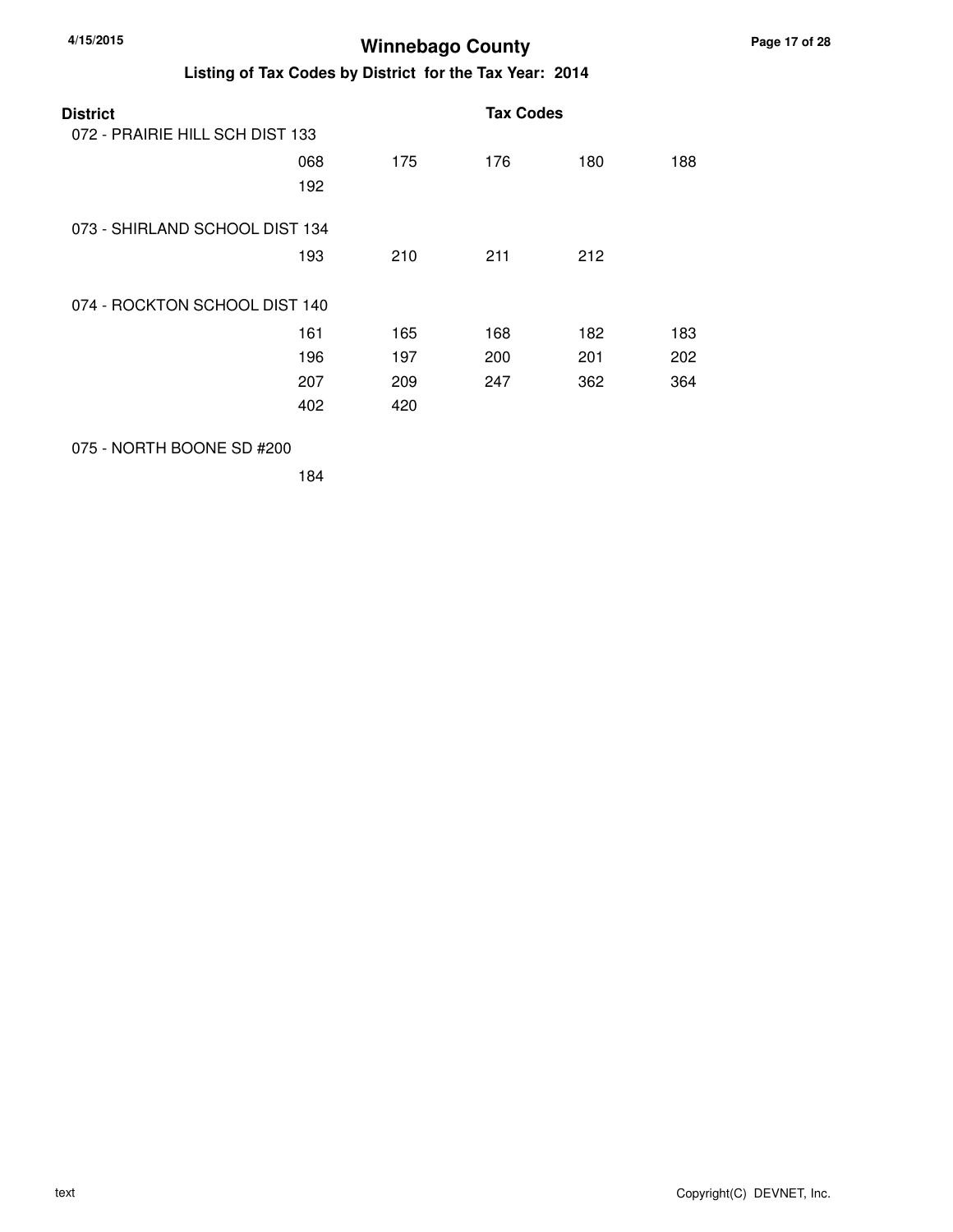**Listing of Tax Codes by District for the Tax Year: 2014**

076 - ROCKFORD SCHOOL DIST 205

#### **District Tax Codes**

|                              | 001 | 003 | 005 | 008 | 012 |
|------------------------------|-----|-----|-----|-----|-----|
|                              | 013 | 014 | 016 | 017 | 018 |
|                              | 020 | 026 | 027 | 028 | 030 |
|                              | 031 | 033 | 034 | 036 | 038 |
|                              | 039 | 040 | 042 | 044 | 045 |
|                              | 046 | 047 | 048 | 050 | 051 |
|                              | 053 | 056 | 057 | 058 | 059 |
|                              | 060 | 061 | 062 | 064 | 066 |
|                              | 070 | 072 | 076 | 077 | 078 |
|                              | 082 | 083 | 084 | 085 | 086 |
|                              | 090 | 092 | 095 | 096 | 099 |
|                              | 104 | 108 | 109 | 110 | 111 |
|                              | 112 | 113 | 114 | 115 | 116 |
|                              | 117 | 119 | 120 | 123 | 124 |
|                              | 125 | 126 | 127 | 128 | 129 |
|                              | 130 | 131 | 135 | 140 | 145 |
|                              | 146 | 150 | 154 | 155 | 156 |
|                              | 157 | 159 | 167 | 169 | 170 |
|                              | 171 | 194 | 208 | 223 | 226 |
|                              | 343 | 358 | 360 | 361 | 365 |
|                              | 366 | 368 | 369 | 370 | 372 |
|                              | 373 | 374 | 378 | 379 | 380 |
|                              | 383 | 385 | 386 | 391 | 392 |
|                              | 393 | 394 | 396 | 397 | 400 |
|                              | 403 | 404 | 405 | 406 | 407 |
|                              | 410 | 411 | 412 | 417 | 418 |
|                              | 419 | 421 | 422 | 423 | 424 |
|                              | 426 | 427 | 428 | 429 | 430 |
|                              | 431 | 432 | 438 | 439 | 440 |
|                              | 441 | 443 | 444 | 448 | 450 |
|                              | 451 | 452 | 454 | 455 |     |
| 077 - HONONEGAH HIGH SD #207 |     |     |     |     |     |
|                              | 068 | 136 | 161 | 165 | 168 |
|                              | 175 | 176 | 180 | 181 | 182 |
|                              | 183 | 185 | 187 | 188 | 189 |
|                              | 192 | 193 | 196 | 197 | 198 |
|                              | 199 | 200 | 201 | 202 | 203 |
|                              | 205 | 206 | 207 | 209 | 210 |
|                              | 211 | 212 | 247 | 362 | 364 |
|                              | 402 | 420 | 447 |     |     |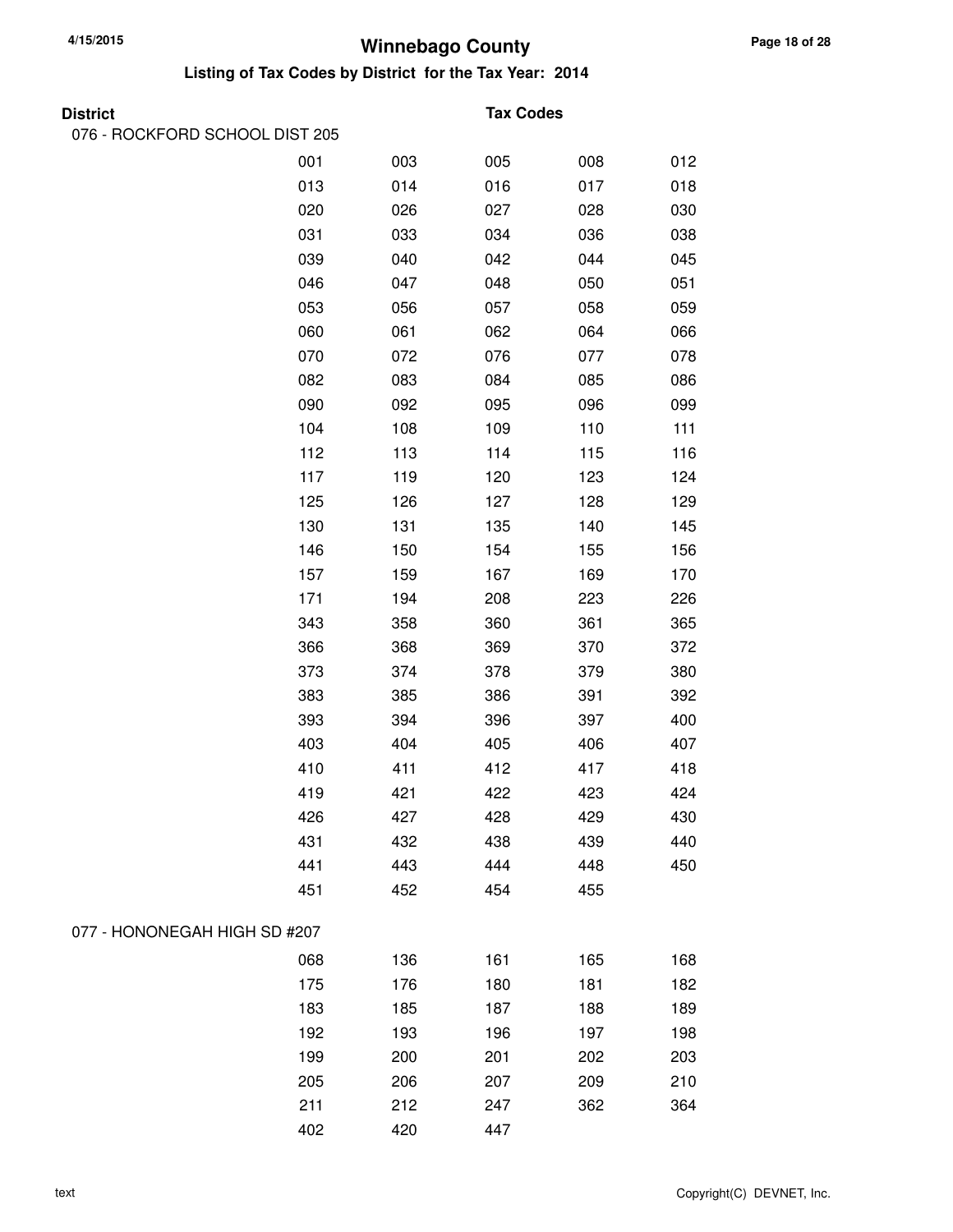| <b>District</b><br>078 - MERIDIAN SCHOOL DIST 223 |            |            | <b>Tax Codes</b> |            |            |
|---------------------------------------------------|------------|------------|------------------|------------|------------|
|                                                   | 091        | 093        | 351              | 453        |            |
| 079 - SOUTH BELOIT SD #320                        |            |            |                  |            |            |
|                                                   | 177<br>290 | 178        | 179              | 190        | 191        |
| 080 - PECATONICA UNIT SD #321                     |            |            |                  |            |            |
|                                                   | 232<br>284 | 259<br>286 | 266<br>305       | 268<br>309 | 281<br>425 |
| 081 - DURAND UNIT SD #322                         |            |            |                  |            |            |
|                                                   | 220<br>233 | 228<br>234 | 229<br>246       | 230        | 231        |
| 082 - WINNEBAGO UNIT SD #323                      |            |            |                  |            |            |
|                                                   | 052        | 063        | 069              | 071        | 073        |
|                                                   | 162        | 248        | 254              | 258        | 260        |
|                                                   | 262        | 263        | 265              | 267        | 282        |
|                                                   | 283        | 306        | 308              | 310        | 311        |
|                                                   | 312<br>325 | 313<br>326 | 314<br>363       | 315<br>381 | 324<br>382 |
| 083 - HIAWATHA SCHOOL DIST 426                    |            |            |                  |            |            |
|                                                   | 122        | 367        |                  |            |            |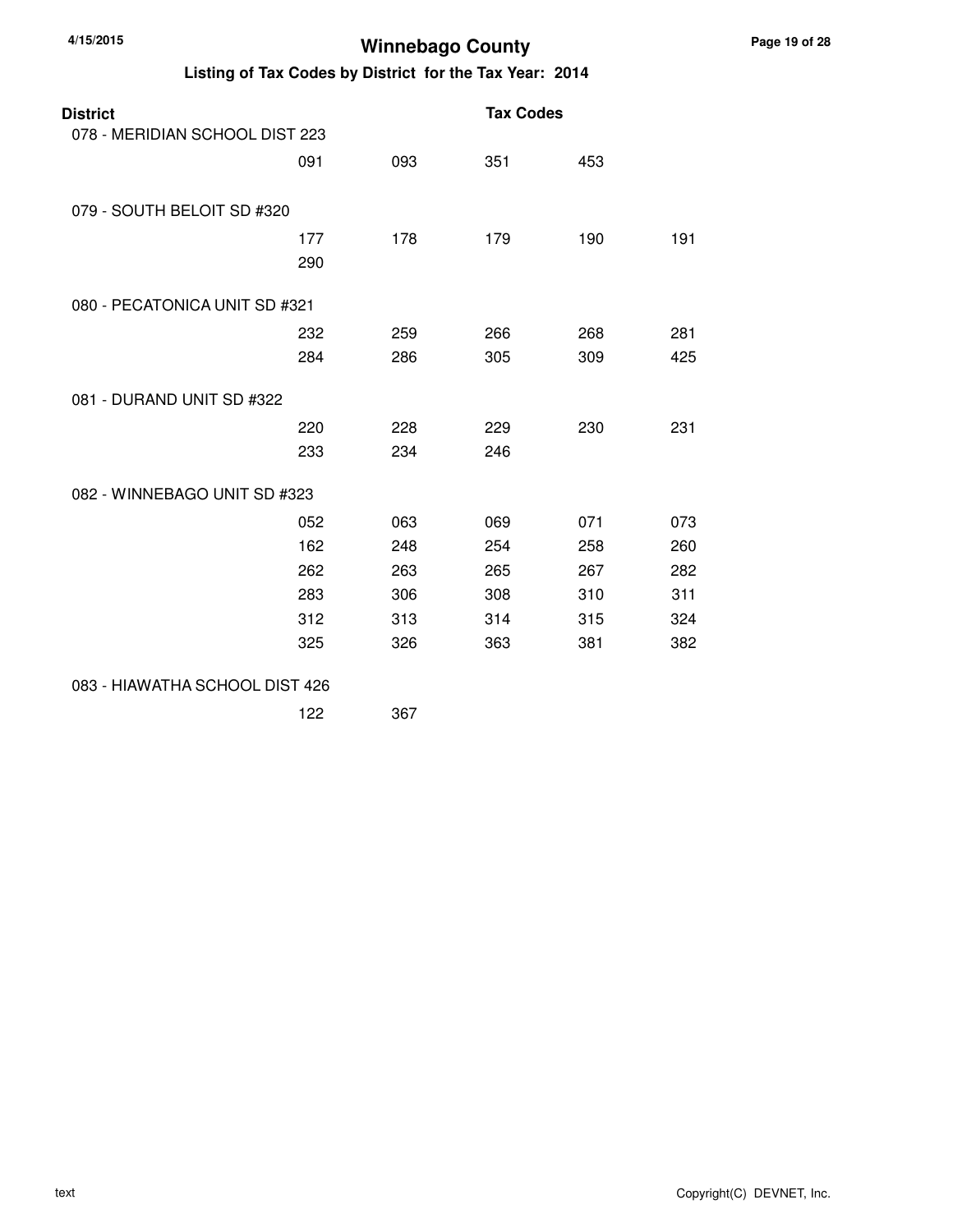| <b>District</b>             |     |     | <b>Tax Codes</b> |     |     |
|-----------------------------|-----|-----|------------------|-----|-----|
| 084 - COMMUNITY COLLEGE 511 |     |     |                  |     |     |
|                             | 001 | 002 | 003              | 005 | 006 |
|                             | 007 | 008 | 010              | 012 | 013 |
|                             | 014 | 016 | 017              | 018 | 019 |
|                             | 020 | 021 | 026              | 027 | 028 |
|                             | 030 | 031 | 033              | 034 | 035 |
|                             | 036 | 038 | 039              | 040 | 042 |
|                             | 044 | 045 | 046              | 047 | 048 |
|                             | 049 | 050 | 051              | 052 | 053 |
|                             | 056 | 057 | 058              | 059 | 060 |
|                             | 061 | 062 | 063              | 064 | 066 |
|                             | 068 | 069 | 070              | 071 | 072 |
|                             | 073 | 076 | 077              | 078 | 082 |
|                             | 083 | 084 | 085              | 086 | 090 |
|                             | 091 | 092 | 093              | 095 | 096 |
|                             | 099 | 104 | 108              | 109 | 110 |
|                             | 111 | 112 | 113              | 114 | 115 |
|                             | 116 | 117 | 118              | 119 | 120 |
|                             | 123 | 124 | 125              | 126 | 127 |
|                             | 128 | 129 | 130              | 131 | 133 |
|                             | 134 | 135 | 136              | 137 | 139 |
|                             | 140 | 141 | 142              | 143 | 144 |
|                             | 145 | 146 | 147              | 149 | 150 |
|                             | 151 | 152 | 153              | 154 | 155 |
|                             | 156 | 157 | 158              | 159 | 160 |
|                             | 161 | 162 | 163              | 164 | 165 |
|                             | 167 | 168 | 169              | 170 | 171 |
|                             | 175 | 176 | 177              | 178 | 179 |
|                             | 180 | 181 | 182              | 183 | 184 |
|                             | 185 | 187 | 188              | 189 | 190 |
|                             | 191 | 192 | 193              | 194 | 196 |
|                             | 197 | 198 | 199              | 200 | 201 |
|                             | 202 | 203 | 205              | 206 | 207 |
|                             | 208 | 209 | 210              | 211 | 212 |
|                             | 220 | 223 | 226              | 228 | 229 |
|                             | 230 | 231 | 232              | 233 | 234 |
|                             | 246 | 247 | 248              | 254 | 258 |
|                             | 259 | 260 | 262              | 263 | 265 |
|                             | 266 | 267 | 268              | 281 | 282 |
|                             | 283 | 284 | 286              | 290 | 305 |
|                             | 306 | 308 | 309              | 310 | 311 |
|                             | 312 | 313 | 314              | 315 | 324 |
|                             | 325 | 326 | 343              | 351 | 358 |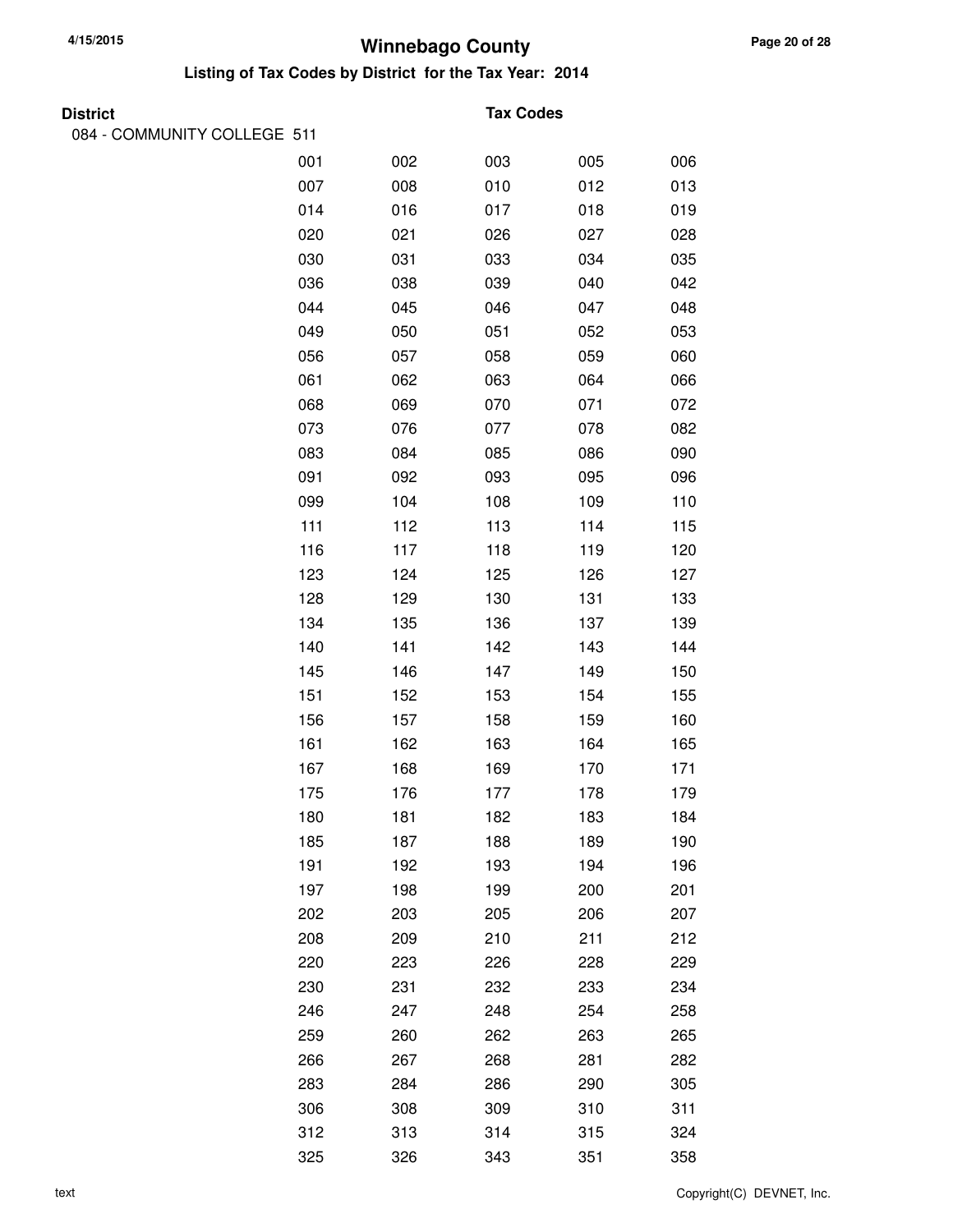| <b>District</b>               |     |     | <b>Tax Codes</b> |     |     |
|-------------------------------|-----|-----|------------------|-----|-----|
|                               | 360 | 361 | 362              | 363 | 364 |
|                               | 365 | 366 | 368              | 369 | 370 |
|                               | 372 | 373 | 374              | 378 | 379 |
|                               | 380 | 381 | 382              | 383 | 385 |
|                               | 386 | 391 | 392              | 393 | 394 |
|                               | 396 | 397 | 400              | 402 | 403 |
|                               | 404 | 405 | 406              | 407 | 409 |
|                               | 410 | 411 | 412              | 413 | 414 |
|                               | 416 | 417 | 418              | 419 | 420 |
|                               | 421 | 422 | 423              | 424 | 425 |
|                               | 426 | 427 | 428              | 429 | 430 |
|                               | 431 | 432 | 433              | 434 | 435 |
|                               | 438 | 439 | 440              | 441 | 442 |
|                               | 443 | 444 | 447              | 448 | 450 |
|                               | 451 | 452 | 453              | 454 | 455 |
|                               | 456 |     |                  |     |     |
|                               |     |     |                  |     |     |
| 085 - COMMUNITY COLLEGE 523   |     |     |                  |     |     |
|                               | 122 | 367 |                  |     |     |
|                               |     |     |                  |     |     |
| 088 - NORTH MAIN & AUBURN TIF |     |     |                  |     |     |
|                               | 086 |     |                  |     |     |
|                               |     |     |                  |     |     |
| 089 - JACKSON SCHOOL TIF      |     |     |                  |     |     |
|                               | 223 |     |                  |     |     |
|                               |     |     |                  |     |     |
| 090 - EASTSIDE TIF            |     |     |                  |     |     |
|                               | 027 |     |                  |     |     |
|                               |     |     |                  |     |     |
| 091 - WESTSIDE TIF            |     |     |                  |     |     |
|                               | 028 | 033 | 038              |     |     |
|                               |     |     |                  |     |     |
| 092 - SEVENTH ST TIF          |     |     |                  |     |     |
|                               | 034 | 039 |                  |     |     |
|                               |     |     |                  |     |     |
|                               |     |     |                  |     |     |
| 093 - NORTH MAIN TIF          |     |     |                  |     |     |
|                               | 391 |     |                  |     |     |
|                               |     |     |                  |     |     |
| 094 - GLOBAL TRADE TIF #1     |     |     |                  |     |     |
|                               | 392 |     |                  |     |     |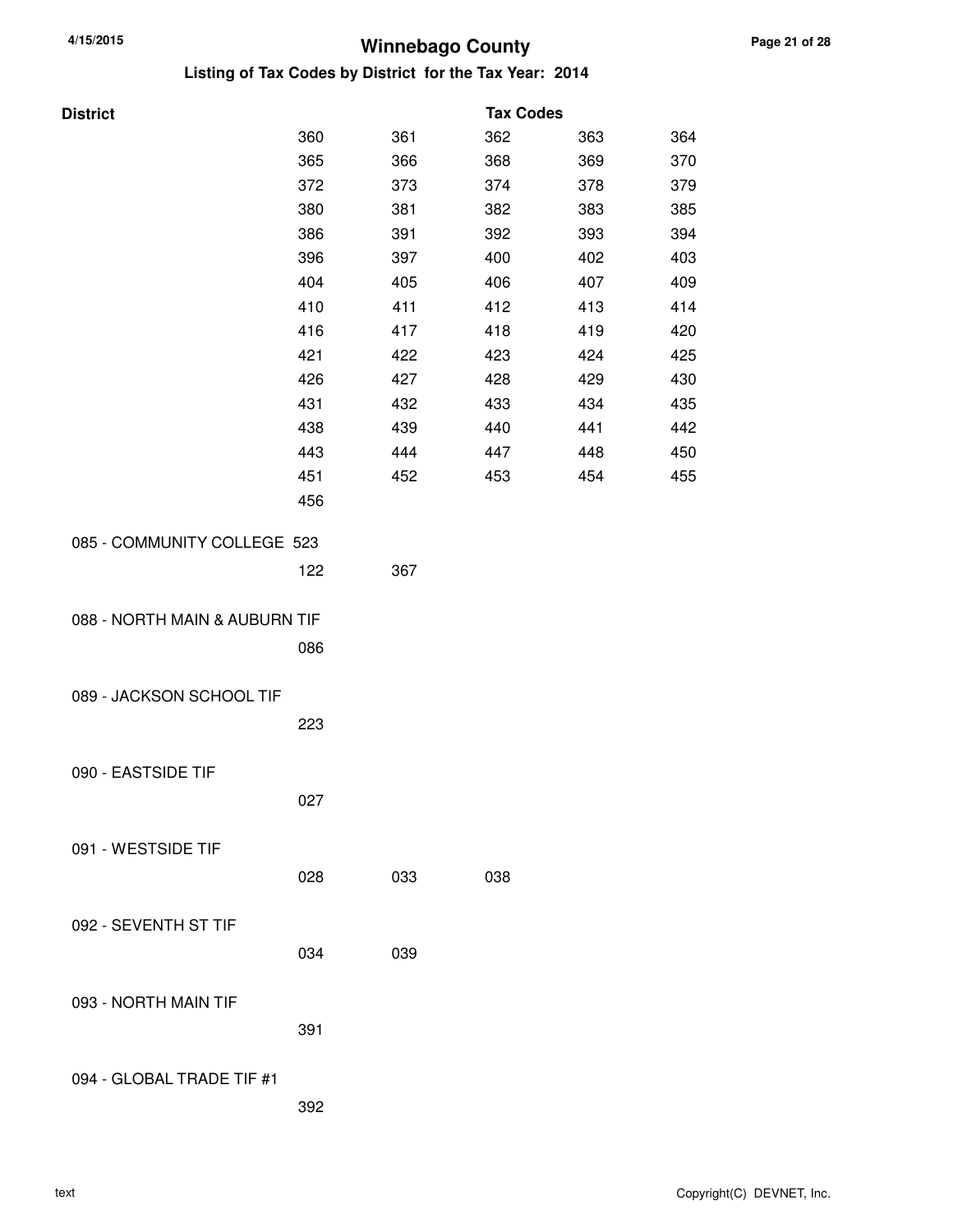| <b>District</b>               |     |     | <b>Tax Codes</b> |     |     |
|-------------------------------|-----|-----|------------------|-----|-----|
| 098 - MACHESNEY PARK TIF      |     |     |                  |     |     |
|                               | 118 | 141 |                  |     |     |
| 101 - BU/HA MULTI TOWNSHIP    |     |     |                  |     |     |
|                               | 246 | 247 | 248              | 254 | 258 |
|                               | 259 | 260 | 262              | 263 | 265 |
|                               | 266 | 267 | 268              |     |     |
| 102 - DU/LA MULTI TOWNSHIP    |     |     |                  |     |     |
|                               | 220 | 228 | 229              | 230 | 231 |
|                               | 232 | 233 | 234              |     |     |
| 104 - SOUTH ROCKFORD TIF      |     |     |                  |     |     |
|                               | 014 |     |                  |     |     |
| 105 - LINCOLNWOOD TIF         |     |     |                  |     |     |
|                               | 047 |     |                  |     |     |
| 106 - DURAND VILLAGE TIF      |     |     |                  |     |     |
|                               | 228 |     |                  |     |     |
| 107 - SPRINGFIELD CORNERS TIF |     |     |                  |     |     |
|                               | 048 |     |                  |     |     |
|                               |     |     |                  |     |     |
| 109 - COUNTRY OAKS SSA        |     |     |                  |     |     |
|                               | 056 |     |                  |     |     |
| 110 - BURRITT TWSP ROAD       |     |     |                  |     |     |
|                               | 254 | 258 | 259              | 260 | 262 |
|                               | 263 | 265 | 266              | 267 | 268 |
| 111 - CHERRY VALLEY TWSP ROAD |     |     |                  |     |     |
|                               | 110 | 111 | 112              | 113 | 114 |
|                               | 115 | 116 | 119              | 120 | 122 |
|                               | 124 | 125 | 127              | 128 | 129 |
|                               | 343 | 366 | 367              | 383 | 386 |
|                               | 396 | 440 |                  |     |     |
| 112 - DURAND TWSP ROAD        |     |     |                  |     |     |
|                               | 228 | 229 | 230              | 231 | 232 |
|                               | 233 | 234 |                  |     |     |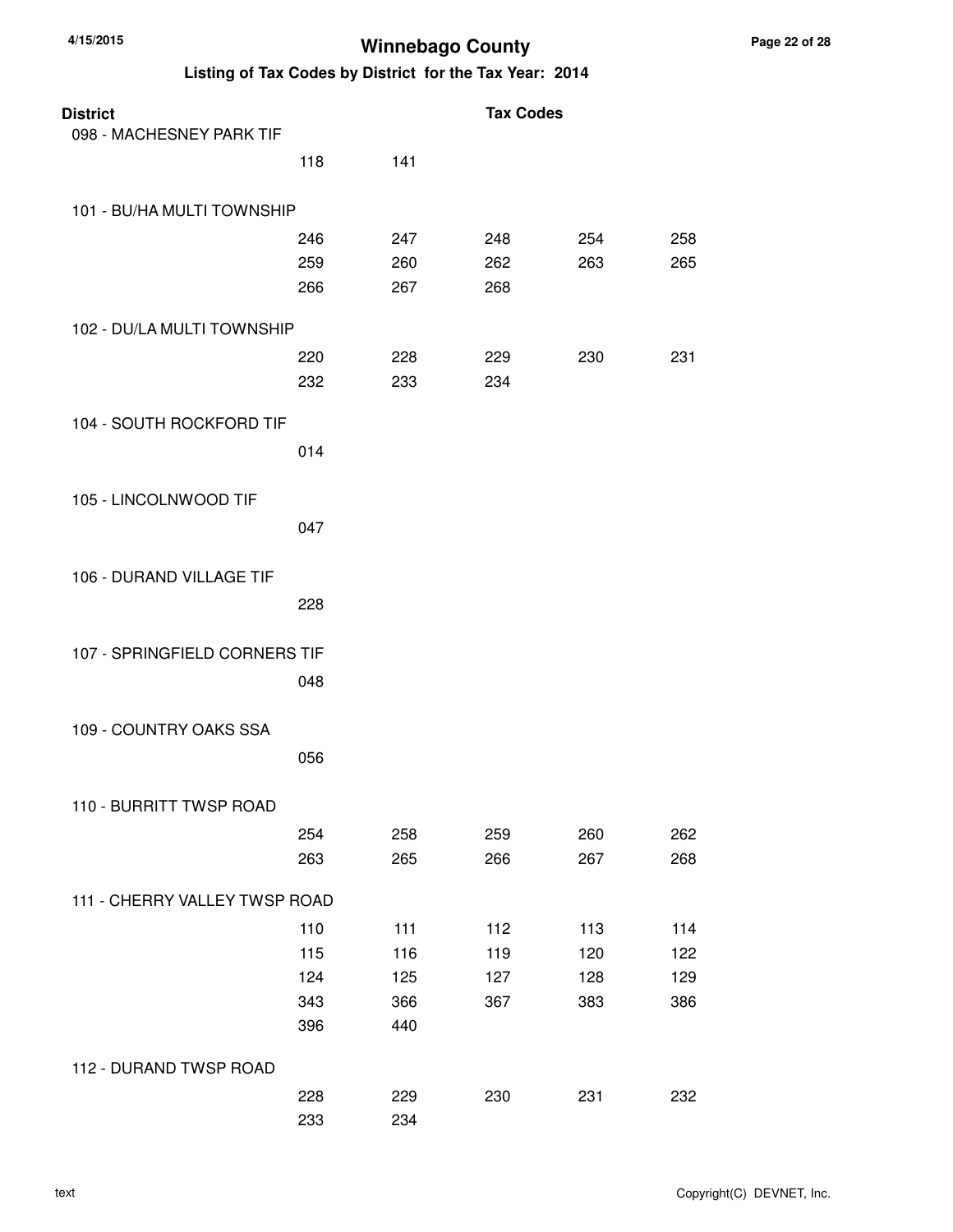| <b>District</b>            |     |     | <b>Tax Codes</b> |     |     |
|----------------------------|-----|-----|------------------|-----|-----|
| 113 - HARLEM TWSP ROAD     |     |     |                  |     |     |
|                            | 006 | 007 | 012              | 019 | 020 |
|                            | 026 | 042 | 045              | 049 | 078 |
|                            | 108 | 109 | 118              | 130 | 133 |
|                            | 134 | 135 | 136              | 137 | 139 |
|                            | 140 | 141 | 142              | 143 | 144 |
|                            | 145 | 147 | 149              | 151 | 152 |
|                            | 153 | 158 | 159              | 160 | 163 |
|                            | 164 | 194 | 208              | 413 | 414 |
|                            | 416 | 427 | 428              | 429 | 430 |
|                            | 431 | 432 | 433              | 434 | 435 |
|                            | 442 | 443 | 444              | 454 |     |
| 114 - HARRISON TWSP ROAD   |     |     |                  |     |     |
|                            | 246 | 247 | 248              |     |     |
| 115 - LAONA TWSP ROAD      |     |     |                  |     |     |
|                            | 212 | 220 |                  |     |     |
| 116 - OWEN TWSP ROAD       |     |     |                  |     |     |
|                            | 046 | 146 | 150              | 154 | 155 |
|                            | 156 | 157 | 161              | 162 | 165 |
|                            | 167 | 168 | 169              | 170 | 171 |
|                            | 200 | 358 | 360              | 361 | 362 |
|                            | 363 | 364 | 365              | 368 | 369 |
| 117 - PECATONICA TWSP ROAD |     |     |                  |     |     |
|                            | 281 | 282 | 283              | 284 | 286 |
|                            | 425 |     |                  |     |     |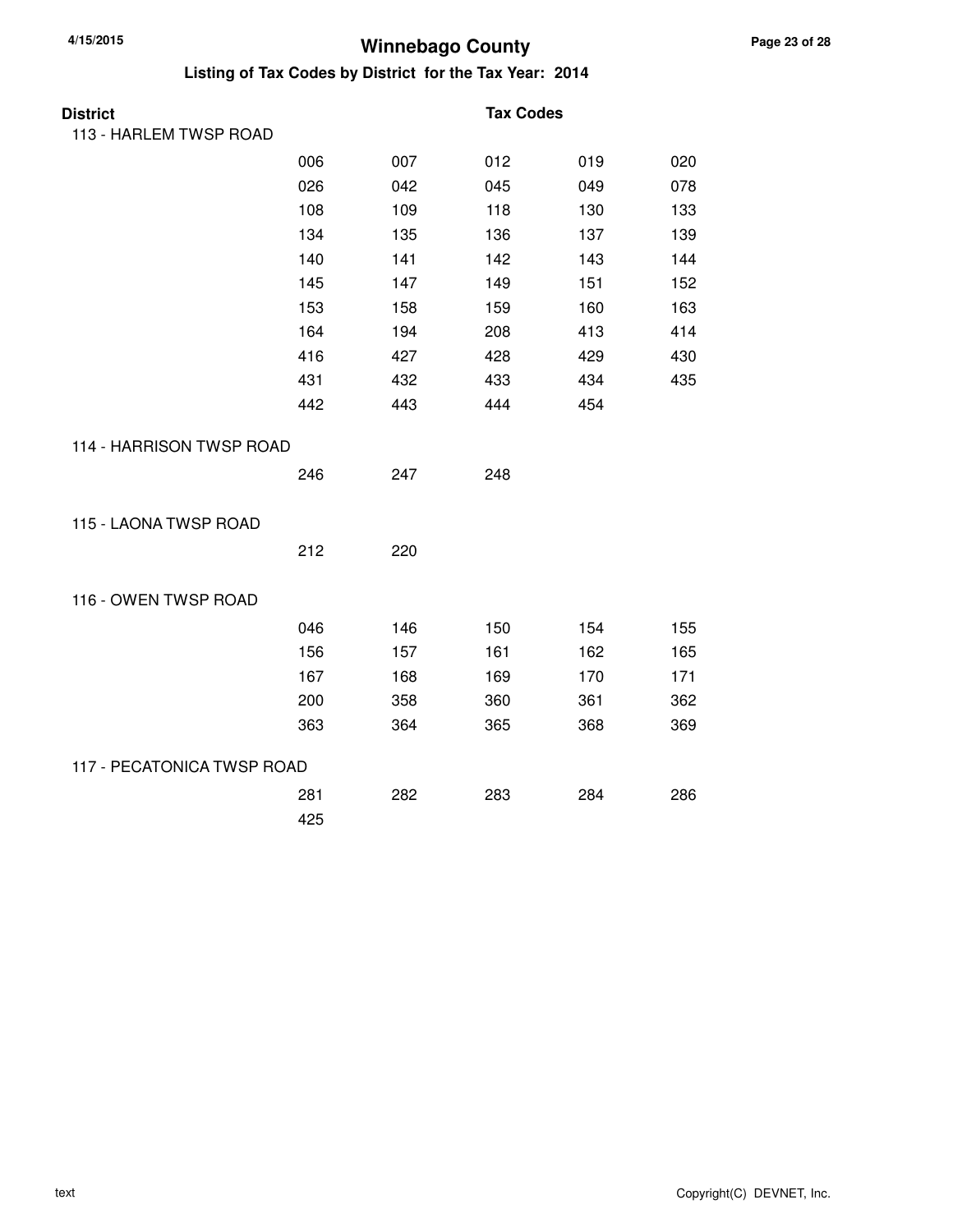**Listing of Tax Codes by District for the Tax Year: 2014**

| 118 - ROCKFORD TWSP ROAD<br>001<br>008<br>002<br>003<br>005<br>010<br>013<br>014<br>016<br>017<br>018<br>021<br>030<br>027<br>028<br>031<br>036<br>033<br>034<br>035<br>038<br>039<br>044<br>047<br>040<br>048<br>053<br>050<br>051<br>052<br>056<br>057<br>058<br>059<br>060<br>061<br>062<br>064<br>066<br>063<br>069<br>073<br>070<br>071<br>072<br>076<br>084<br>077<br>082<br>083<br>085<br>090<br>091<br>092<br>086<br>104<br>093<br>095<br>096<br>099<br>117<br>123<br>126<br>131<br>223<br>226<br>351<br>370<br>372<br>373<br>374<br>381<br>378<br>379<br>380<br>382<br>385<br>393<br>391<br>392<br>394<br>397<br>400<br>403<br>404<br>405<br>406<br>407<br>409<br>410<br>411<br>412<br>418<br>419<br>417<br>421<br>426<br>422<br>423<br>424<br>438<br>439<br>448<br>450<br>441<br>451<br>452<br>456<br>453<br>455<br>119 - ROCKTON TWSP ROAD<br>190<br>191<br>193<br>197<br>201<br>202<br>203<br>205<br>206<br>290<br>402<br>420<br>120 - ROSCOE TWSP ROAD<br>068<br>175<br>176<br>178<br>177<br>179<br>180<br>181<br>182<br>183<br>184<br>185<br>188<br>189<br>187<br>192<br>196<br>198<br>199<br>207<br>209<br>447<br>121 - SEWARD TWSP ROAD<br>305<br>306<br>308<br>310<br>309<br>311<br>312<br>313<br>314<br>122 - SHIRLAND TWSP ROAD | <b>District</b> |  | <b>Tax Codes</b> |  |
|----------------------------------------------------------------------------------------------------------------------------------------------------------------------------------------------------------------------------------------------------------------------------------------------------------------------------------------------------------------------------------------------------------------------------------------------------------------------------------------------------------------------------------------------------------------------------------------------------------------------------------------------------------------------------------------------------------------------------------------------------------------------------------------------------------------------------------------------------------------------------------------------------------------------------------------------------------------------------------------------------------------------------------------------------------------------------------------------------------------------------------------------------------------------------------------------------------------------------------------------------|-----------------|--|------------------|--|
|                                                                                                                                                                                                                                                                                                                                                                                                                                                                                                                                                                                                                                                                                                                                                                                                                                                                                                                                                                                                                                                                                                                                                                                                                                                    |                 |  |                  |  |
|                                                                                                                                                                                                                                                                                                                                                                                                                                                                                                                                                                                                                                                                                                                                                                                                                                                                                                                                                                                                                                                                                                                                                                                                                                                    |                 |  |                  |  |
|                                                                                                                                                                                                                                                                                                                                                                                                                                                                                                                                                                                                                                                                                                                                                                                                                                                                                                                                                                                                                                                                                                                                                                                                                                                    |                 |  |                  |  |
|                                                                                                                                                                                                                                                                                                                                                                                                                                                                                                                                                                                                                                                                                                                                                                                                                                                                                                                                                                                                                                                                                                                                                                                                                                                    |                 |  |                  |  |
|                                                                                                                                                                                                                                                                                                                                                                                                                                                                                                                                                                                                                                                                                                                                                                                                                                                                                                                                                                                                                                                                                                                                                                                                                                                    |                 |  |                  |  |
|                                                                                                                                                                                                                                                                                                                                                                                                                                                                                                                                                                                                                                                                                                                                                                                                                                                                                                                                                                                                                                                                                                                                                                                                                                                    |                 |  |                  |  |
|                                                                                                                                                                                                                                                                                                                                                                                                                                                                                                                                                                                                                                                                                                                                                                                                                                                                                                                                                                                                                                                                                                                                                                                                                                                    |                 |  |                  |  |
|                                                                                                                                                                                                                                                                                                                                                                                                                                                                                                                                                                                                                                                                                                                                                                                                                                                                                                                                                                                                                                                                                                                                                                                                                                                    |                 |  |                  |  |
|                                                                                                                                                                                                                                                                                                                                                                                                                                                                                                                                                                                                                                                                                                                                                                                                                                                                                                                                                                                                                                                                                                                                                                                                                                                    |                 |  |                  |  |
|                                                                                                                                                                                                                                                                                                                                                                                                                                                                                                                                                                                                                                                                                                                                                                                                                                                                                                                                                                                                                                                                                                                                                                                                                                                    |                 |  |                  |  |
|                                                                                                                                                                                                                                                                                                                                                                                                                                                                                                                                                                                                                                                                                                                                                                                                                                                                                                                                                                                                                                                                                                                                                                                                                                                    |                 |  |                  |  |
|                                                                                                                                                                                                                                                                                                                                                                                                                                                                                                                                                                                                                                                                                                                                                                                                                                                                                                                                                                                                                                                                                                                                                                                                                                                    |                 |  |                  |  |
|                                                                                                                                                                                                                                                                                                                                                                                                                                                                                                                                                                                                                                                                                                                                                                                                                                                                                                                                                                                                                                                                                                                                                                                                                                                    |                 |  |                  |  |
|                                                                                                                                                                                                                                                                                                                                                                                                                                                                                                                                                                                                                                                                                                                                                                                                                                                                                                                                                                                                                                                                                                                                                                                                                                                    |                 |  |                  |  |
|                                                                                                                                                                                                                                                                                                                                                                                                                                                                                                                                                                                                                                                                                                                                                                                                                                                                                                                                                                                                                                                                                                                                                                                                                                                    |                 |  |                  |  |
|                                                                                                                                                                                                                                                                                                                                                                                                                                                                                                                                                                                                                                                                                                                                                                                                                                                                                                                                                                                                                                                                                                                                                                                                                                                    |                 |  |                  |  |
|                                                                                                                                                                                                                                                                                                                                                                                                                                                                                                                                                                                                                                                                                                                                                                                                                                                                                                                                                                                                                                                                                                                                                                                                                                                    |                 |  |                  |  |
|                                                                                                                                                                                                                                                                                                                                                                                                                                                                                                                                                                                                                                                                                                                                                                                                                                                                                                                                                                                                                                                                                                                                                                                                                                                    |                 |  |                  |  |
|                                                                                                                                                                                                                                                                                                                                                                                                                                                                                                                                                                                                                                                                                                                                                                                                                                                                                                                                                                                                                                                                                                                                                                                                                                                    |                 |  |                  |  |
|                                                                                                                                                                                                                                                                                                                                                                                                                                                                                                                                                                                                                                                                                                                                                                                                                                                                                                                                                                                                                                                                                                                                                                                                                                                    |                 |  |                  |  |
|                                                                                                                                                                                                                                                                                                                                                                                                                                                                                                                                                                                                                                                                                                                                                                                                                                                                                                                                                                                                                                                                                                                                                                                                                                                    |                 |  |                  |  |
|                                                                                                                                                                                                                                                                                                                                                                                                                                                                                                                                                                                                                                                                                                                                                                                                                                                                                                                                                                                                                                                                                                                                                                                                                                                    |                 |  |                  |  |
|                                                                                                                                                                                                                                                                                                                                                                                                                                                                                                                                                                                                                                                                                                                                                                                                                                                                                                                                                                                                                                                                                                                                                                                                                                                    |                 |  |                  |  |
|                                                                                                                                                                                                                                                                                                                                                                                                                                                                                                                                                                                                                                                                                                                                                                                                                                                                                                                                                                                                                                                                                                                                                                                                                                                    |                 |  |                  |  |
|                                                                                                                                                                                                                                                                                                                                                                                                                                                                                                                                                                                                                                                                                                                                                                                                                                                                                                                                                                                                                                                                                                                                                                                                                                                    |                 |  |                  |  |
|                                                                                                                                                                                                                                                                                                                                                                                                                                                                                                                                                                                                                                                                                                                                                                                                                                                                                                                                                                                                                                                                                                                                                                                                                                                    |                 |  |                  |  |
|                                                                                                                                                                                                                                                                                                                                                                                                                                                                                                                                                                                                                                                                                                                                                                                                                                                                                                                                                                                                                                                                                                                                                                                                                                                    |                 |  |                  |  |
|                                                                                                                                                                                                                                                                                                                                                                                                                                                                                                                                                                                                                                                                                                                                                                                                                                                                                                                                                                                                                                                                                                                                                                                                                                                    |                 |  |                  |  |
|                                                                                                                                                                                                                                                                                                                                                                                                                                                                                                                                                                                                                                                                                                                                                                                                                                                                                                                                                                                                                                                                                                                                                                                                                                                    |                 |  |                  |  |
|                                                                                                                                                                                                                                                                                                                                                                                                                                                                                                                                                                                                                                                                                                                                                                                                                                                                                                                                                                                                                                                                                                                                                                                                                                                    |                 |  |                  |  |
|                                                                                                                                                                                                                                                                                                                                                                                                                                                                                                                                                                                                                                                                                                                                                                                                                                                                                                                                                                                                                                                                                                                                                                                                                                                    |                 |  |                  |  |
|                                                                                                                                                                                                                                                                                                                                                                                                                                                                                                                                                                                                                                                                                                                                                                                                                                                                                                                                                                                                                                                                                                                                                                                                                                                    |                 |  |                  |  |
|                                                                                                                                                                                                                                                                                                                                                                                                                                                                                                                                                                                                                                                                                                                                                                                                                                                                                                                                                                                                                                                                                                                                                                                                                                                    |                 |  |                  |  |
|                                                                                                                                                                                                                                                                                                                                                                                                                                                                                                                                                                                                                                                                                                                                                                                                                                                                                                                                                                                                                                                                                                                                                                                                                                                    |                 |  |                  |  |
|                                                                                                                                                                                                                                                                                                                                                                                                                                                                                                                                                                                                                                                                                                                                                                                                                                                                                                                                                                                                                                                                                                                                                                                                                                                    |                 |  |                  |  |
|                                                                                                                                                                                                                                                                                                                                                                                                                                                                                                                                                                                                                                                                                                                                                                                                                                                                                                                                                                                                                                                                                                                                                                                                                                                    |                 |  |                  |  |
|                                                                                                                                                                                                                                                                                                                                                                                                                                                                                                                                                                                                                                                                                                                                                                                                                                                                                                                                                                                                                                                                                                                                                                                                                                                    |                 |  |                  |  |

210 211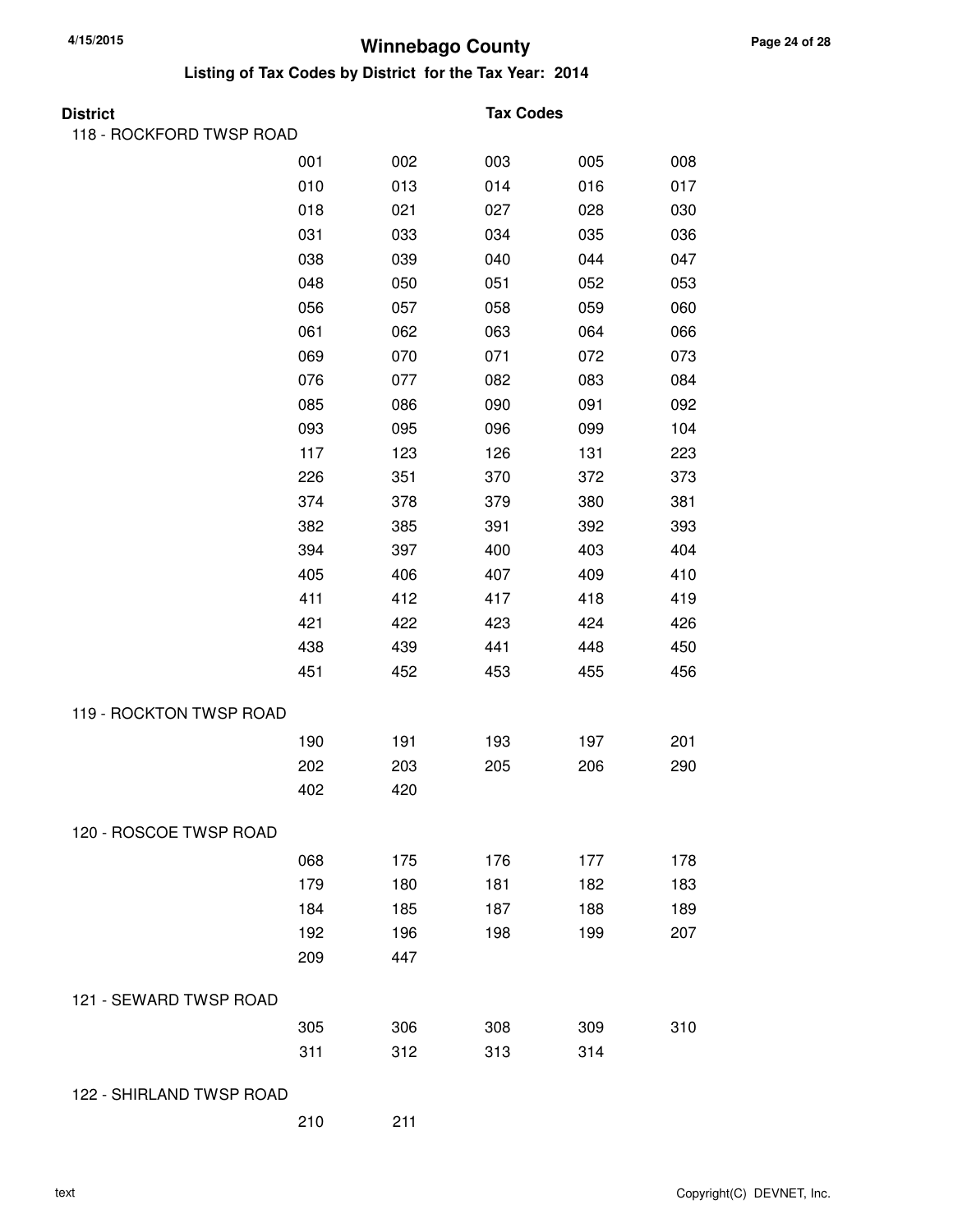| <b>District</b><br>123 - WINNEBAGO TWSP ROAD |     |     | <b>Tax Codes</b> |     |     |
|----------------------------------------------|-----|-----|------------------|-----|-----|
|                                              | 315 | 324 | 325              | 326 |     |
| 124 - PE/SE MULTI TOWNSHIP                   |     |     |                  |     |     |
|                                              | 281 | 282 | 283              | 284 | 286 |
|                                              | 305 | 306 | 308              | 309 | 310 |
|                                              | 311 | 312 | 313              | 314 | 425 |
| 125 - WAGON WHEEL TIF                        |     |     |                  |     |     |
|                                              | 402 |     |                  |     |     |
| 126 - RIVER OAKS TIF                         |     |     |                  |     |     |
|                                              | 403 |     |                  |     |     |
| 127 - GARRISON SCHOOL TIF                    |     |     |                  |     |     |
|                                              | 404 |     |                  |     |     |
|                                              |     |     |                  |     |     |
| 128 - KISHWAUKEE & HARRISON TIF              |     |     |                  |     |     |
|                                              | 405 |     |                  |     |     |
|                                              |     |     |                  |     |     |
| 129 - LINCOLNWOOD TIF #2                     |     |     |                  |     |     |
|                                              | 406 |     |                  |     |     |
| 130 - HOPE VI TIF                            |     |     |                  |     |     |
|                                              | 407 |     |                  |     |     |
|                                              |     |     |                  |     |     |
| 131 - QUARRY TIF                             |     |     |                  |     |     |
|                                              |     |     |                  |     |     |
| 132 - NORTH 2ND TIF LOVES PARK               |     |     |                  |     |     |
|                                              | 409 |     |                  |     |     |
|                                              |     |     |                  |     |     |
| 133 - GLOBAL TRADE TIF #2                    |     |     |                  |     |     |
|                                              | 410 | 411 |                  |     |     |
|                                              |     |     |                  |     |     |
| 134 - ASSISTED LIVING/ RIVER HOUSING TIF     | 412 |     |                  |     |     |
|                                              |     |     |                  |     |     |
| 135 - NORTH 2ND TIF MACHESNEY PARK           |     |     |                  |     |     |
|                                              | 413 | 414 | 416              |     |     |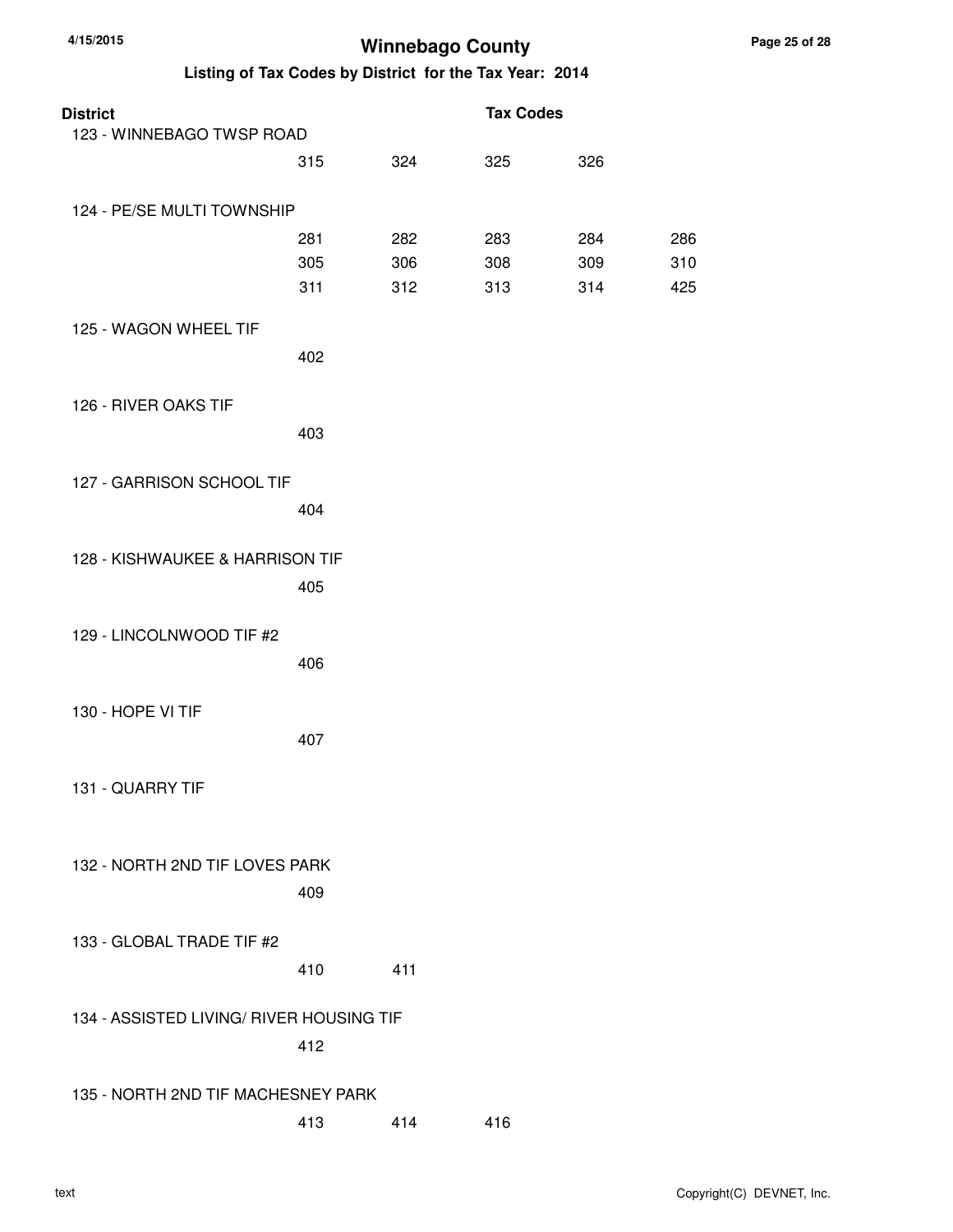| <b>District</b>                    |     |     | <b>Tax Codes</b> |     |
|------------------------------------|-----|-----|------------------|-----|
| 136 - HARVEST HILLS SSA            | 070 | 076 | 077              |     |
| 137 - MAIN & WHITMAN TIF           | 417 |     |                  |     |
| 138 - MIDTOWN TIF                  | 418 |     |                  |     |
| 139 - KISHWAUKEE & HARRISON TIF #2 | 419 |     |                  |     |
| 140 - FORMER BELOIT CORP TIF       | 420 |     |                  |     |
| 141 - GLOBAL TRADE TIF #3          | 421 |     |                  |     |
| 142 - RIVER DISTRICT NORTH TIF     | 422 |     |                  |     |
| 143 - BROADWAY TIF                 | 423 |     |                  |     |
| 144 - EAST RIVER TIF               | 424 |     |                  |     |
| 145 - SUMNER ROAD / GROVE ST TIF   | 425 |     |                  |     |
| 146 - LOVES PARK CORP CENTER TIF   | 426 | 427 | 428              |     |
| 147 - WESTSTONE TIF                | 429 | 430 | 431              | 432 |
| 148 - NORTH WILLOW CREEK TIF       | 433 |     |                  |     |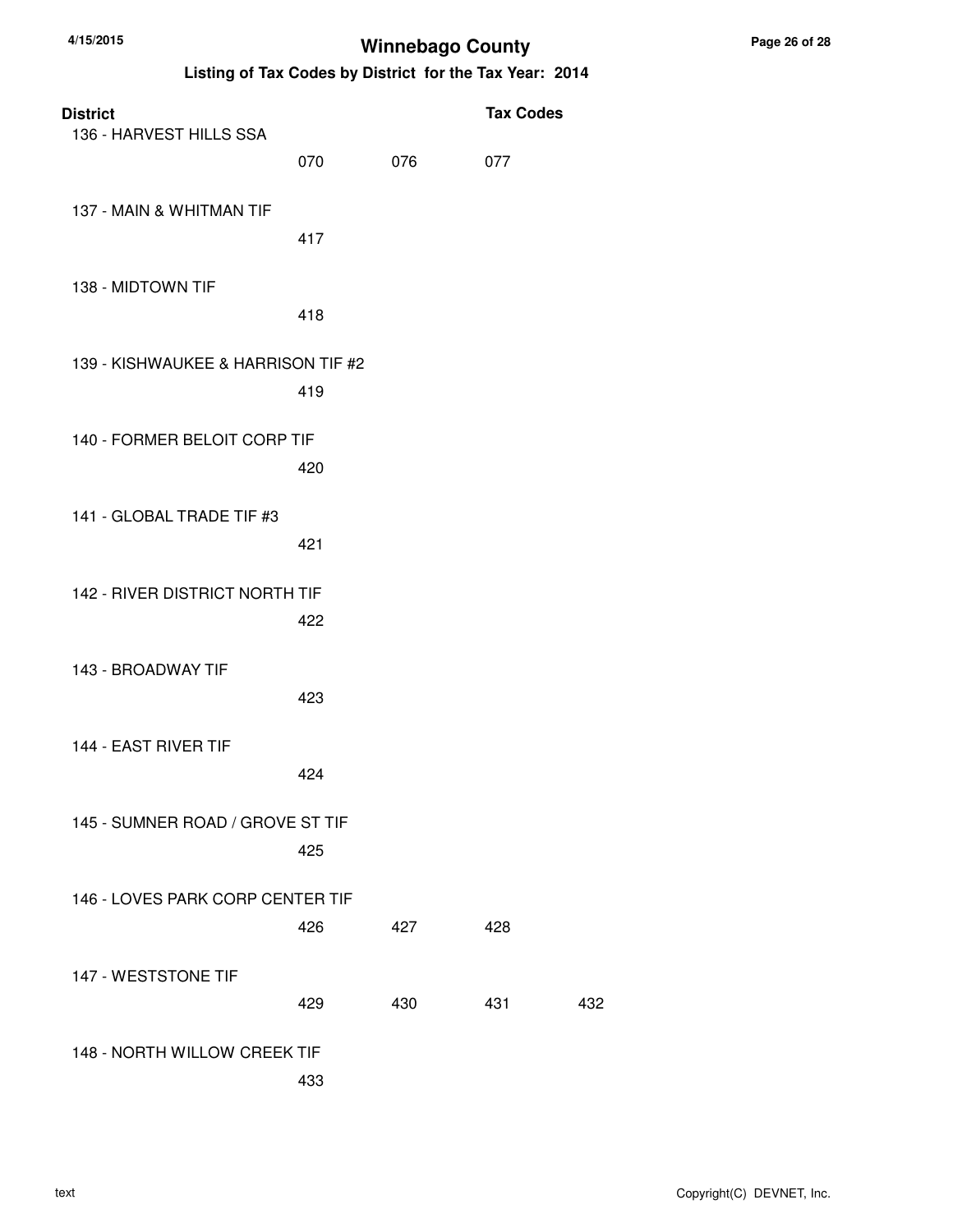| <b>District</b><br>149 - SOUTH WILLOW CREEK TIF |     |     | <b>Tax Codes</b> |     |     |
|-------------------------------------------------|-----|-----|------------------|-----|-----|
|                                                 | 434 | 435 |                  |     |     |
| 150 - GLOBAL TRADEPARK SOUTH TIF                | 453 |     |                  |     |     |
| 151 - I-39 / BAXTER ROAD TIF                    | 438 | 439 | 440              | 441 | 452 |
| 152 - ZENITH CUTTER TIF                         | 442 |     |                  |     |     |
| 153 - SPRING CREEK LAKES TIF                    | 443 | 444 | 448              | 454 |     |
| 154 - FORMER WARNER ELECTRIC TIF                | 447 |     |                  |     |     |
| 155 - PERRYVILLE ROAD SSA                       |     |     |                  |     |     |
| 156 - OLDE RIVER RIDGE PLAT 6 SSA               | 358 |     |                  |     |     |
| 157 - JEFFERSON / NORTH 3RD ST TIF              | 450 |     |                  |     |     |
| 158 - I-39 BAXTER ROAD SSA                      |     |     |                  |     |     |
| 159 - MULFORD & EAST STATE STREET TIF           | 451 |     |                  |     |     |
| 160 - SOUTH BELOIT SSA 1                        | 290 |     |                  |     |     |
| 161 - SOUTH BELOIT SSA 2                        |     |     |                  |     |     |